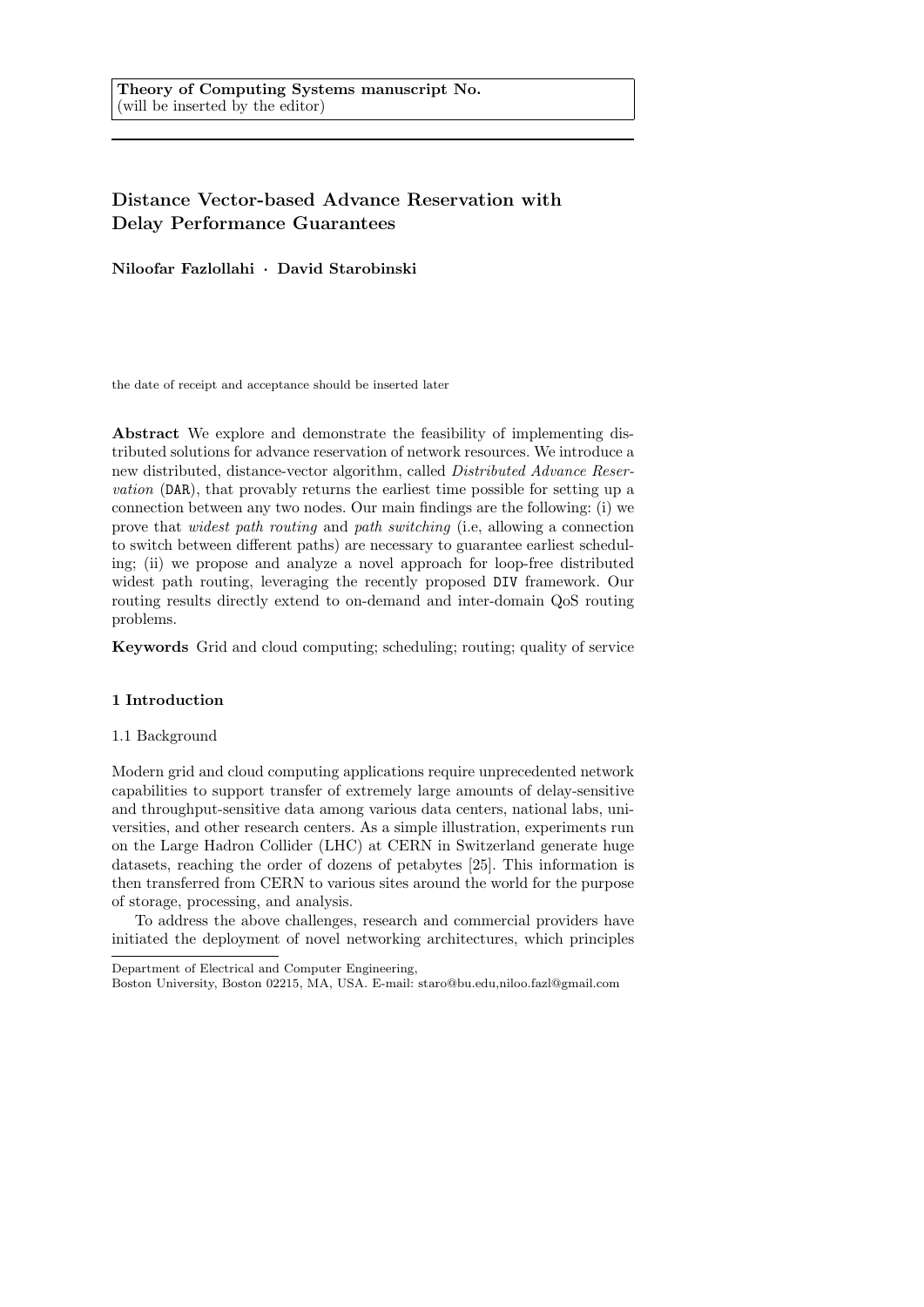represent a major shift from those underlying traditional TCP/IP networks. One of the most important and distinctive features of these new architectures is to support *advanced reservation*. As such, distributed hosts are provided with the ability to reserve in advance dedicated channels (circuits) to connect their resources. The goal of this design is two-fold: (i) provide deterministic quality of service *guarantees* to applications with strict bandwidth, delay, and/or jitter requirements, such as remote instrumentation and collaborative visualization applications used in grid computing [16]; (ii) provide *traffic isolation* to large bulk data transfer applications, such as GridFTP [3]. For both types of applications, current TCP/IP network architectures have been found to be inadequate, due to unacceptable throughput degradation and delay fluctuations caused by interfering traffic [12].

The advance reservation paradigm has been successfully proven and tested by a number of experimental projects, such as OSCARS [20, 28] and Ultra-ScienceNet [30], and is now part of the operation of production networks, such as ESnet [13] and Internet2 [21]. Moreover, ESnet has recently established a second core network, called Science Data Network (SDN), that uses advance reservation services to set-up circuits and allocate dedicated bandwidth to flows. The main purpose of SDN is to provide support to the relatively small number (hundreds to thousands) of extremely large volume data flows (Gigabytes to Terabytes) that dominate ESnet traffic [22].

# 1.2 Problem

SDN as well as other similar advance reservation architectures are managed centrally, i.e., a central scheduler performs advance reservations based on knowledge of the entire topology of its domain. Such solutions do not scale to large network domains or administratively heterogeneous networks, where network administrators do not wish to disclose internal topology information [37].

Motivated by current limitations of centralized approaches, our goal in this paper is to identify fundamental constraints and requirements for implementing distributed advance reservation with guaranteed delay performance. By distributed, we mean that the calculation of routes and scheduling of connections are performed by routing nodes rather than on a central computer. By delay guarantees, we mean that the time elapsed from the moment the request is placed until the start of the corresponding connection is minimized (based on the current network state). We refer to such a property as achieving *minimal delay* or *earliest scheduling*. Our objective is to constructively show the feasibility of implementing distance vector routing, whereby each node only maintains a *successor* (best next hop based on some metric) and a corresponding metric value for each destination and each time slot (a time slot roughly corresponds to a period of time delineated by connection set-up or release events; a more precise definition will be given in Section 3).

We divide the task of devising a distributed advance reservation algorithm into two sub-problems: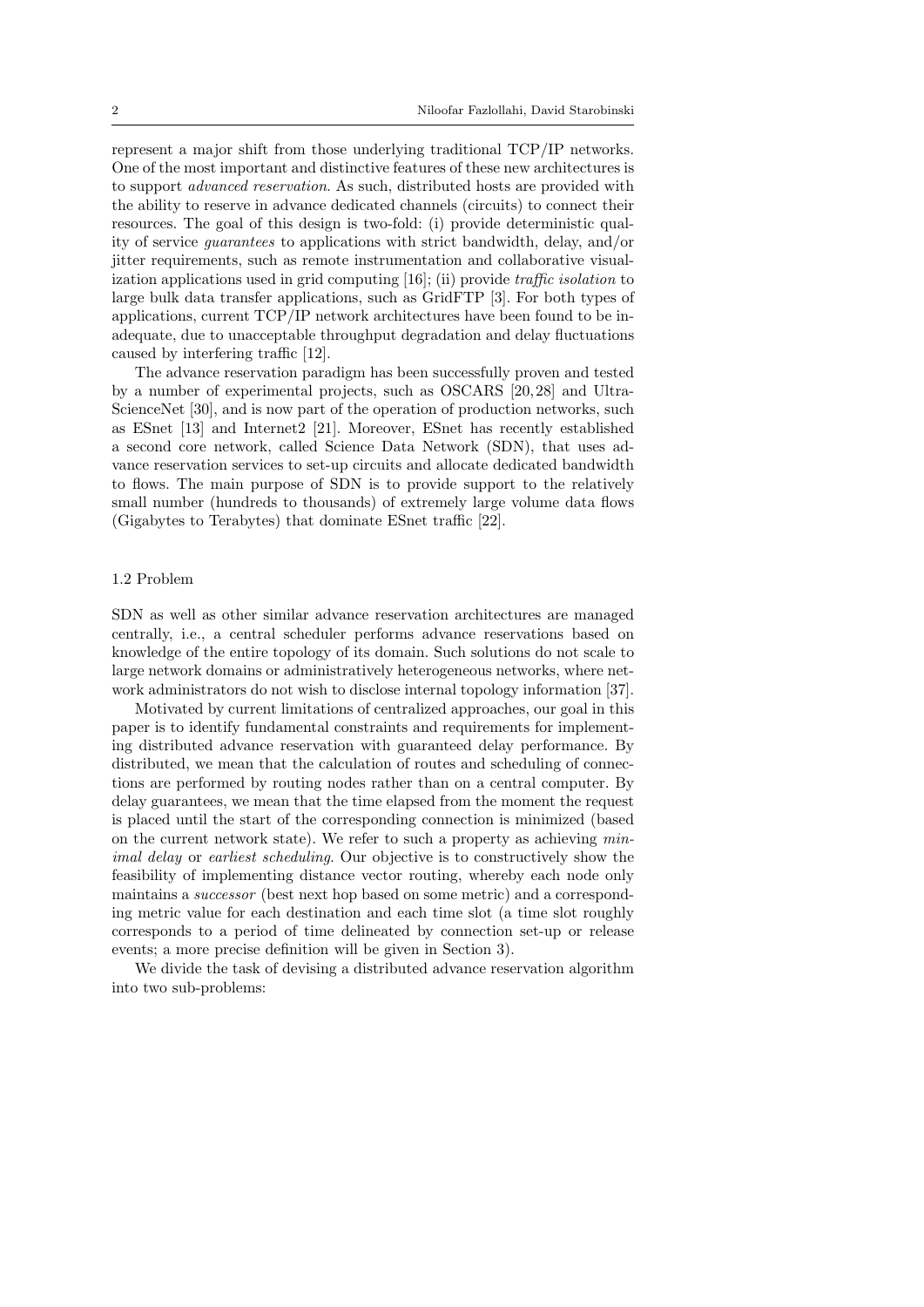- 1. Scheduling: assuming that every node knows its successor and the metric value to all destinations at all time slots, find and reserve resources at the earliest time interval that can accommodate a connection satisfying the desired user criteria.
- 2. Routing: calculate a successor for each destination and time slot at every node. This way, every node knows its successor upon the arrival of a request.

Given the constraints imposed by the data structure available at nodes, our contributions are the following:

- 1. We show that both *widest path* routing, i.e., routing on the path with largest end-to-end bandwidth, and *path switching*, i.e., allowing connection to switch between different paths, are necessary to ensure earliest scheduling (minimal delay) of connections.
- 2. We prove that a simple implementation of *distributed asynchronous Bellman-Ford* for widest path routing [6] may suffer from *permanent* routing loops in a time-varying network supporting connection set-ups and releases.
- 3. We propose a distributed loop-free routing module called the *Successor Selection Module* (SSM) that provably computes the widest path for each pair of nodes and each time slot, leveraging a recently proposed loop-prevention paradigm called *Distributed Path Computation with Intermediate Variables* (DIV) [31].
- 4. Based on the principles of widest path routing and path switching and using the routing information provided by SSM, we devise an algorithmic solution, called *Distributed Advance Reservation* (DAR), that provably guarantees minimal delay for each arriving request.

The rest of this paper is organized as follows. We first review related work in Section 2. Next, in Section 3, we explain our notation and assumptions and define the data structure maintained at nodes. Section 4 explains the DAR algorithm and is divided into two parts: (i) scheduling; and (ii) routing. In the first part, after analyzing the requirements imposed by earliest scheduling, we present the DAR algorithm and prove its properties. In the second part, we first bring negative results showing the existence of permanent routing loops in naive implementation of distributed Bellman-Ford for widest path routing. We then review the DIV loop prevention mechanism and judiciously adapt it to our specific problem. We develop the SSM routing algorithm and prove its theoretical properties. We conclude the paper in Section 5

# **2 Related Work**

Our work relates to several areas, namely joint routing and scheduling, QoS routing, and loop prevention. We briefly review each of them next.

There exists a rich literature on advance reservation services [41, 18, 38, 33, 19, 23, 4, 32, 8, 29, 9]. Most algorithmic work focuses on centralized solutions. A notable exception is [15], but this work provides no theoretical performance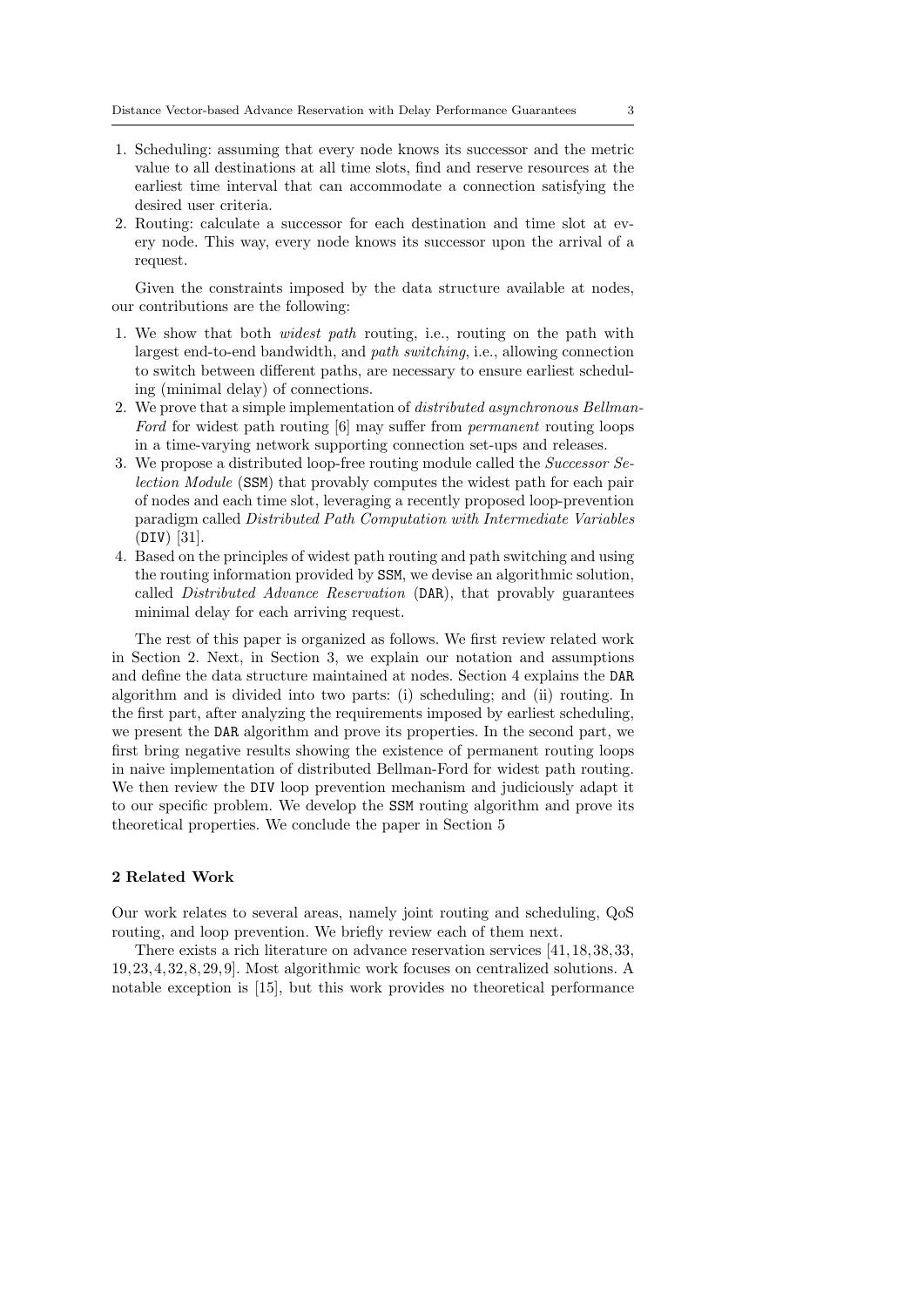guarantees. Additionally, a recent work [42] proposes a distributed advance reservation mechanism based on link-state routing. The problem with linkstate routing schemes is that they require each node to have some global topology knowledge, which means that they share several of the same problems as centralized solutions. An earlier and abbreviated version of our paper appears in [14].

Some references focus on the signaling aspects of a distributed solution. For example, [34] discusses possible modifications to the RSVP protocol. More recently, several backbone networks (Internet2 and ESnet in the US, GEANT2 in Europe, and Canarie in Canada) have been working on the specifications of a new protocol, called Inter-Domain Controller Protocol (IDCP), allowing centralized schedulers in different domains to communicate [1]. Our paper complements this effort by offering a distance vector-like routing protocol that reports available bandwidth information as a function of time without revealing internal domain topologies.

Most work on QoS routing employs link-state routing, especially when it comes to widest path routing (see [7] for an excellent survey). Ref. [11] surveys various multi-criteria QoS distributed routing algorithms that try to reduce the complexity of this problem. Ref. [40] studies multi-criteria QoS routing and presents several combinations of criteria for which the problem is proved to be NP-complete. Ref. [35] investigates the properties that QoS criteria must possess to allow for computation of optimal paths using a generalized version of the Dijkstra algorithm.

We show in this paper that in order to guarantee the earliest connection starting time, selection of the widest path is required. Refs. [10, 40] study widest path routing based on distance vector structure. The algorithms are assumed to run synchronously (an assumption which we do not make) since all nodes must always be at the same stage of the execution. More critically, their solutions do not consider how to handle updates resulting from link bandwidth changes. We show in this work that such updates can trigger permanent routing loops, unless they are properly addressed.

Distributed distance-vector routing is notoriously known to suffer from routing loops in dynamic networks. In the case of shortest-path routing, such loops may result into the infamous count-to-infinity problem leading to slow convergence. For the case of widest-path routing, we will show in that the problem is more severe, namely no convergence at all.

Next, we review some existing methods to prevent routing loops. Refs. [17, 39] introduce loop-free shortest path algorithms extended from the Bellman-Ford algorithm [6]. Specifically, Ref. [17] proposes an algorithm called DUAL which restricts selection of the successor to a set of neighbors called the *feasible successor set* and triggers a synchronous update procedure called diffusing computation to synchronize a group of nodes in case of any change. Ref. [39] proposes an alternative method to prevent routing loops. Specifically, it maintains a pair of invariant conditions called *Loop Free Invariant* (LFI) at each node that depend on the node's cost to destination and that of its neighbors.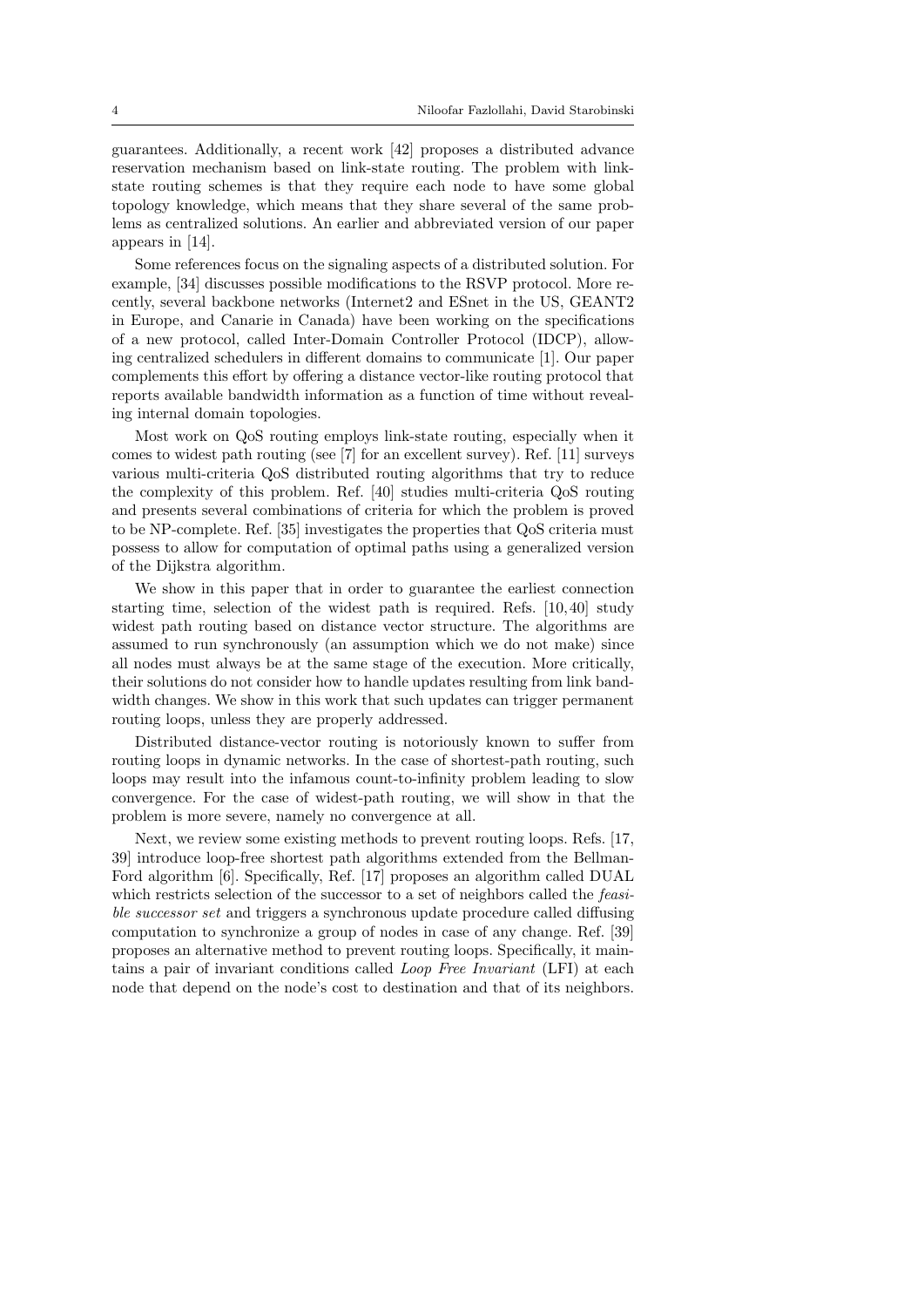The LFI conditions prevent formation of transient loops. The update mechanism is similar to that of DUAL.

The previous references considered prevention of routing loops for shortest path routing. Ref. [31] offers a framework called DIV for loop prevention that can be used in conjunction with other metrics, which is critical for our paper. DIV is roughly a hybrid of the DUAL and LFI algorithms. We explain DIV in detail in Section 4.2. Here, we outline some of its advantages, other than its generic nature, compared to the previous references: (i) it supports multi-path routing; (ii) its feasibility conditions are more relaxed compared to the DUAL algorithm and hence triggers synchronous updates less frequently; and (iii) it can handle multiple overlapping updates simultaneously.

# **3 Model**

#### 3.1 Notation

Consider a network modeled with a weighted graph *G*, either directed or undirected, consisting of a set of nodes *V* and a set of links *E*. The graph is dynamic meaning that weights change over time. Nodes represent hosts and routers and links are reliable channels connecting the nodes. We denote  $e_{ij}$  the link connecting node  $i \in V$  to node  $j \in V$ . We denote  $N(i)$  the set of neighbors of node *i*.

Connection requests arrive randomly over time across the network. Any pair of nodes may request a connection at any time. Each request specifies the transmission source *s*, the transmission sink *d*, a desired bandwidth *B* and a connection duration *T*. Users can restrict the connection start time to an interval  $[t_a, t_b]$ . Otherwise,  $t_a = t_{now}$  and  $t_b = \infty$  where  $t_{now}$  is the present time.

Because of advance reservation of connections, a common time frame must be maintained at each node of the network. Hence, we assume coarse-grained synchronization (e.g., on the order of seconds) between clocks at different nodes to agree on the set-up time and release of connections. We emphasize however that our routing algorithms, and SSM in particular, can be run in a fully asynchronous manner.

We associate a weight  $w[e_{ij}]$  with each link  $e_{ij}$  based on the desired routing optimization criterion. Examples of link weight are length (denoted  $l[e_{ij}]$ ) which in our settings is equivalent to *link hop count* (equal to 1) and bandwidth which is the bandwidth available on the link (denoted  $b[e_{ij}]$ ).

A path from node *i* to node *j* consists of an ordered list of one or more consecutive links that connect *i* to *j* and is denoted  $P_{ij}$ . The *path weight* is a combination of weights of links forming the path. If the path weight is based on bandwidth then the path weight is given by  $\min_{e_{ij} \in P_{sd}} \{b[e_{ij}]\}$  for any given path *Psd*. If the path weight is based on length then the path weight is  $\sum_{e_{ij} \in P_{sd}} l[e_{ij}]$  for any given path  $P_{sd}$ . A path with the optimal weight among all paths from *s* to *d* is called the *optimal path*.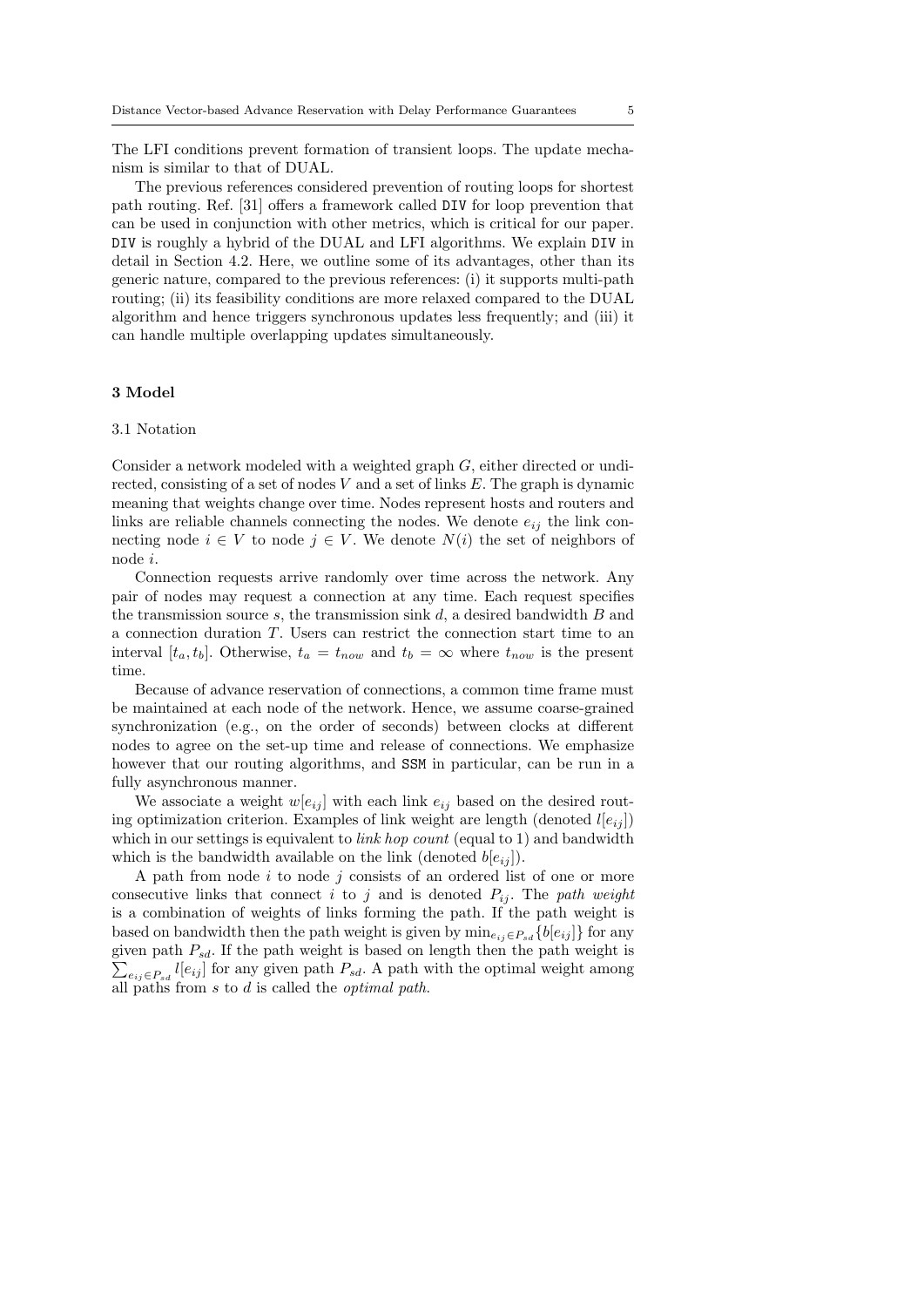We denote  $w_{ij}$  the estimated path weight from *i* to *j* by our routing algorithm. Likewise, we denote  $b_{ij}$  and  $l_{ij}$  the estimated path bandwidth and the estimated path length respectively. The optimal values of the above variables are denoted  $w_{ij}^*$ ,  $b_{ij}^*$  and  $l_{ij}^*$ .

The *successor* of node *i* to destination *d* on some path  $P_{id}$  is defined as the immediate next hop of *i* on the path and denoted  $\pi_{id}$ . If  $j = \pi_{id}$  then node *i* is the *predecessor* of *j*. An ancestor of a given node *i* with respect to destination *d* is defined as a node that connects to *i* through a chain of consecutive successors. If node *k* is an ancestor of *i*, then *i* is called a descendant of *k*.

# 3.2 Assumptions

The statements proposed in this paper are correct under the following assumptions which are made to simplify the analysis:

- 1. Communication links do not drop packets.
- 2. Links never fail.
- 3. There is no Byzantine behavior at nodes, i.e., nodes do not drop, modify, or mis-route packets in an attempt to disrupt or degrade the routing service.
- 4. We assume that requests do not arrive simultaneously.
- 5. Clocks at different nodes are coarsely synchronized (e.g., on the order of seconds). This is in order that nodes agree on the set-up time and release of connections. We do not really need this assumption for the successor calculations of the routing sub-problem.
- 6. Later in this paper, we show that, following any change in the network, all the variables maintained at nodes eventually converge. We assume that the convergence always happens earlier than the arrival of a new connection request to the system.

This does not imply that there is no way we can resolve or alleviate these issues but rather that they are commonplace to distributed network routing algorithms. Much work in literature has addressed them and solutions are extensible to our particular case [2, 36, 26].

# 3.3 Node data structures

In this section, we describe the data structures maintained by nodes and illustrate them with an example. Here, we detail only part of the data structure at nodes which is relevant to the performance of the DAR algorithm. This part is consistent with the usual definition of distance vector routing. In section 4.2, we add additional variables used uniquely to prevent formation of loops.

To accommodate advance reservation, every node should maintain relevant information regarding network state for all future times. Since the available link bandwidths change over time because of scheduled set-up or release of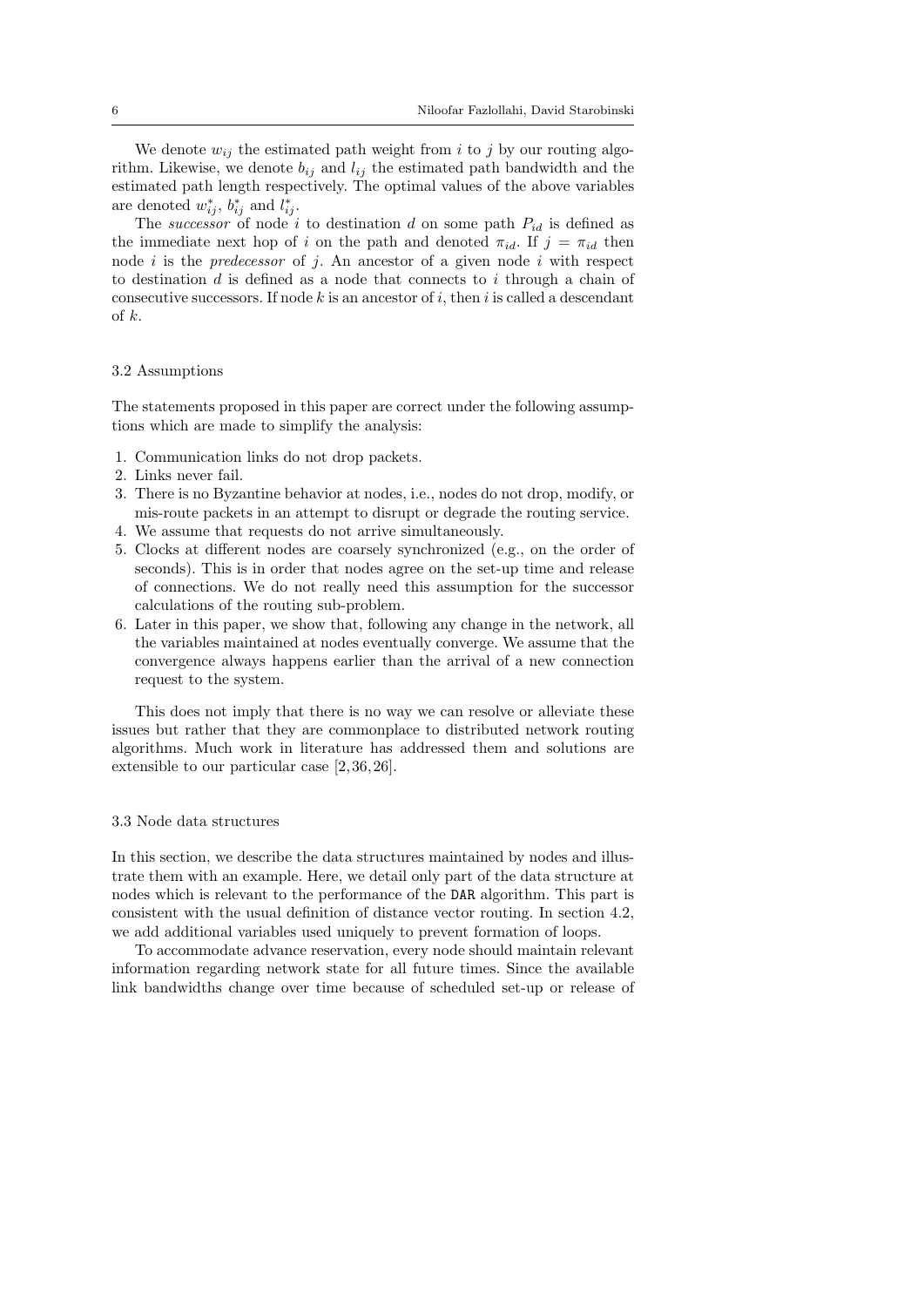

**Fig. 1** The figure shows a network with changing link state: (a) an undirected graph of four nodes representing a network (b) available bandwidth on links *eAB* , *eBC* , *eCD*, and *eBD* over time. Since the graph is undirected every link can be presented with two formats. For example,  $e_{AB}$  and  $e_{BA}$  represent the same link.

connections, the variables maintained by nodes are time dependent (we introduce the node variables in the next paragraph). To simplify the analysis, we divide the continuous time axis into discrete slots delineated by changes in the values of the node variables. Therefore, node variables remain fixed during each time slot. We refer to  $t_1^{(id)}$ ,  $t_2^{(id)}$ , ...,  $t_n^{(id)}$  as the slot transition instances for node *i* with respect to destination *d*, where  $t_1^{(id)}$  is the present time  $(t_{now})$  and  $t_n^{(id)} = \infty$ . Note that the time slots are not necessarily the same for different source destination pairs. They are not fixed and pre-determined but formed dynamically with scheduled set-up and release of connections.

Every node *i* maintains the following state variables for each future time slot for each destination *d*: (i) a successor for destination *d*, denoted  $\pi_{id}(t)$ (ii) an estimate of the optimal path weight from *i* to *d* denoted  $w_{id}^*(t)$  (iii) an estimate of the optimal path weight denoted  $w_{jd}^*(t)$  from *j* to *d* for all neighbors  $j \in N(i)$  (iv) the link weight  $w[e_{ij}](t)$  from *i* to each neighbor  $j \in N(i)$ . The last item does not depend on the destination. This is consistent with the standard data structure used in distance vector routing with the difference that our structure must include future states to support advance reservation. Note that although all of the above variables depend on time *t*, they are fixed during each time slot.

We show in the next section that given the presented data structure at each node, the successors must be selected based on widest path optimization to guarantee the earliest connection start time.

*Example* Figure 1.a shows a network consisting of four nodes and four undirected links. Link bandwidths change over time as depicted in Figure 1.b

Table 1 depicts the node data structures related to the network of Figure 1.a. This table shows only the data used directly by algorithm DAR. Each node maintains for each destination and time slot its successor, and the estimated path bandwidth.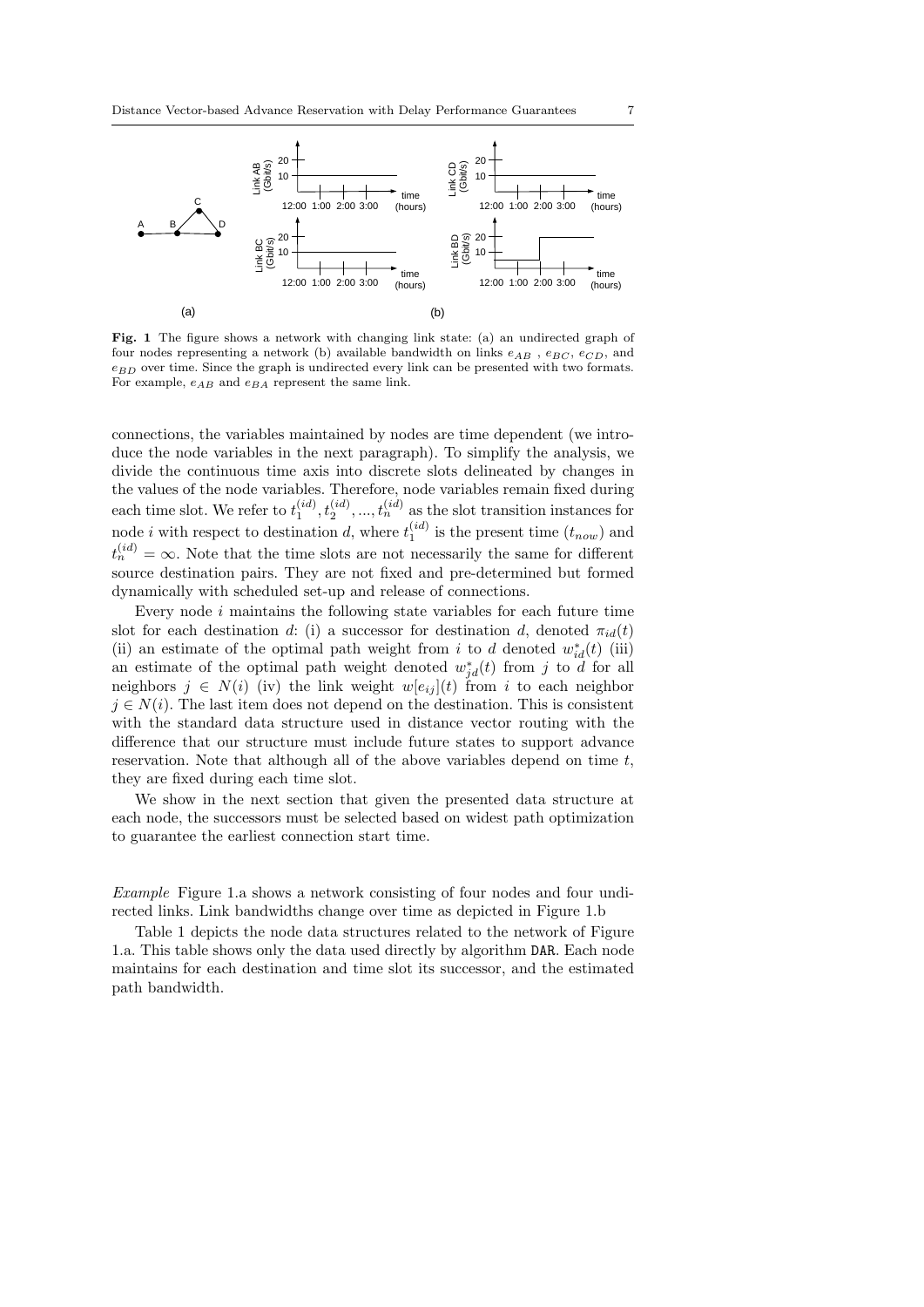|  | source                                                         | A              |                |                           |                |                |                |               |                |                |               |                |  |
|--|----------------------------------------------------------------|----------------|----------------|---------------------------|----------------|----------------|----------------|---------------|----------------|----------------|---------------|----------------|--|
|  | destination                                                    | A              |                | B                         |                | $\mathcal{C}$  |                | D             |                |                |               |                |  |
|  | time (hours/ $\overline{AM}$ )                                 | $12:00-\infty$ |                | $\overline{1}2:00-\infty$ |                | $12:00-\infty$ |                |               | 12:00-2:00     |                | $2:00-\infty$ |                |  |
|  | next hop                                                       |                |                | В                         |                | B              |                | B             |                | В              |               |                |  |
|  | path bandwidth                                                 |                |                | 10                        |                | 10             |                | 10            |                | 20             |               |                |  |
|  | source                                                         | B              |                |                           |                |                |                |               |                |                |               |                |  |
|  | destination                                                    |                | $\mathsf{A}$   |                           | B              |                | $\mathcal{C}$  |               | D              |                |               |                |  |
|  | time $(hours/AM)$                                              |                | $12:00-\infty$ |                           | $12:00-\infty$ |                | $12:00-\infty$ |               |                | 12:00-2:00     |               | $2:00-\infty$  |  |
|  | next hop                                                       |                | A              |                           |                |                | С              |               | С              |                | D             |                |  |
|  | path bandwidth                                                 |                | 10             |                           |                |                | 10             |               | 10             |                | 20            |                |  |
|  | source                                                         | C              |                |                           |                |                |                |               |                |                |               |                |  |
|  | destination<br>time $(hours/AM)$<br>next hop<br>path bandwidth |                | A              |                           | B              |                | $\overline{C}$ |               | D              |                |               |                |  |
|  |                                                                |                | $12:00-\infty$ |                           | $12:00-\infty$ |                | $12:00-\infty$ |               | $12:00-\infty$ |                |               |                |  |
|  |                                                                |                | B              |                           | B              |                |                |               | D              |                |               |                |  |
|  |                                                                |                | 10             |                           | 10             |                |                |               | 10             |                |               |                |  |
|  | source                                                         |                |                | D                         |                |                |                |               |                |                |               |                |  |
|  | destination                                                    |                | А              |                           |                |                | B              |               |                | C              |               | D              |  |
|  | time $(hours/AM)$                                              |                | 12:00-2:00     |                           | $2:00-\infty$  | 12:00-2:00     |                | $2:00-\infty$ |                | $12:00-\infty$ |               | $12:00-\infty$ |  |
|  | next hop                                                       |                | С              |                           | B              |                | С              |               | B              | С              |               |                |  |
|  | path bandwidth                                                 |                | 10             |                           | 10             |                | 10             |               | 20             | 10             |               |                |  |
|  |                                                                |                |                |                           |                |                |                |               |                |                |               |                |  |

**Table 1** Node data structures for widest path successor selection.

We present a case study regarding node *B*. There are two time slots for destination *D*:  $\pi_{BD}(t) = C$  and  $b_{BD}^*(t) = 10$  Gbit/s for time *t* from  $t_1^{BD}$  = 12:00AM to  $t_2^{BD}$  = 2:00AM and  $\pi_{BD}(t) = D$  and  $b_{BD}^*(t) = 20$  Gbit/s for time *t* from  $t_2^{BD} = 2:00$ AM to  $t_3^{BD} = \infty$ . However at the same node *B* there is only one time slot for destination *C*:  $\pi_{BC}(t) = C$  and  $b_{BC}^*(t) = 10$  Gbit/s for time *t* from  $t_1^{BC} = 12:00$ AM to  $t_2^{BC} = \infty$ .

# **4** DAR **algorithm**

Our objective is to devise a distributed algorithm guaranteeing that each request is provided with *minimal* delay. By minimal delay, we mean that the time until a request is scheduled is minimized, based on the network state *at the time of arrival of the request* (i.e., we consider an on-line algorithm). We also assume that previously scheduled requests cannot be reshuffled. We emphasize that our optimization metric does not guarantee the smallest possible (i.e., *minimum*) delay for each request. However, this problem is very difficult and even proven to be NP-hard for centralized, off-line variants [24]. Therefore, several advance reservation algorithms proposed in the literature for centralized settings are based on the earliest-scheduling criterion [19, 8]. We employ here the same metric for a distributed setting.

We divide the problem of devising a distributed algorithm into two subproblems, one for scheduling and one for routing. As shown next, these two subproblems are not fully dissociated. In the first part, after stating the routing requirements imposed by delay optimization, we introduce an algorithm called DAR that provably returns the earliest connection start time. In the second part,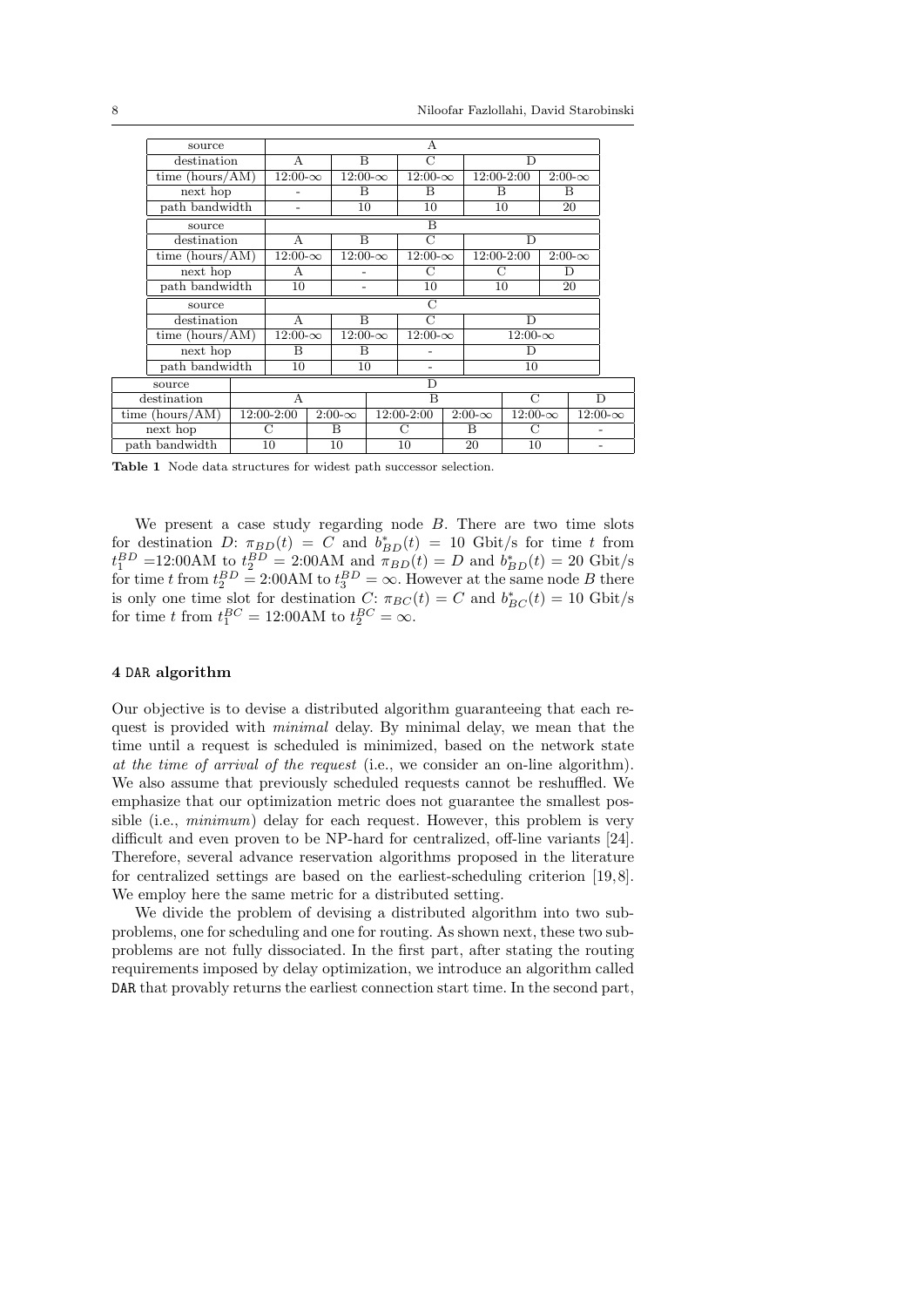

**Fig. 2** Illustration of various successor selection criteria regarding the graph of Figure 1: (a) successor tree for destination *D* based on widest path optimization (b) successor tree for destination *D* based on shortest path optimization. Note that successor trees for destinations *A*, *B* and *C* should be formed separately in a similar way.

after highlighting the fundamental problems involved in distributed widest path routing, we briefly describe a recently proposed approach called DIV that provides a generic framework to solve loop issues in distributed routing. One of our main contributions is to introduce an algorithm called SSM that judiciously selects adequate optimization metrics for DIV to ensure loop-free calculation of routes. We conduct a performance analysis of SSM and prove its correctness. Note that the DAR algorithm relies on the routing tables computed by SSM.

# 4.1 Scheduling

We start this sub-section by mentioning the constraints imposed on routing because of the earliest scheduling optimization. For added clarity, we occasionally refer to the example network of Figure 1 and Table 1 with concrete examples.

# *4.1.1 Widest routing requirement*

Figures 2.a and 2.b depict the successor graphs based on widest path optimization and shortest path optimization respectively for destination *D* of the network illustrated in Figure 1.a.

Let us consider a particular example. Assume a request arrives at 12:00AM for a 10 Gbit/s connection lasting 3 hours from node *A* to *D*. According to Figure 2.b, the shortest path successors of *A* and *B* toward *D* are  $\pi_{AD}(t)$  = *B* and  $\pi_{BD}(t) = D$  at all times  $t \geq 12:00$ AM leading to path  $(e_{AB}, e_{BD})$ . We observe that it is not possible for a connection requesting 10 Gbit/s to start at 12:00AM because bandwidth of the mentioned path is 5 Gbit/s from 12:00AM to 2:00AM. The earliest time to start the connection is 2:00AM for that path, though we could have started the connection at 12:00AM using path  $(e_{AB}, e_{BC}, e_{CD})$ . This simple example reflects a restriction that exists with distributed hop-by-hop routing algorithms in general. With shortest path successor selection, longer paths with larger bandwidth are ignored. We prove: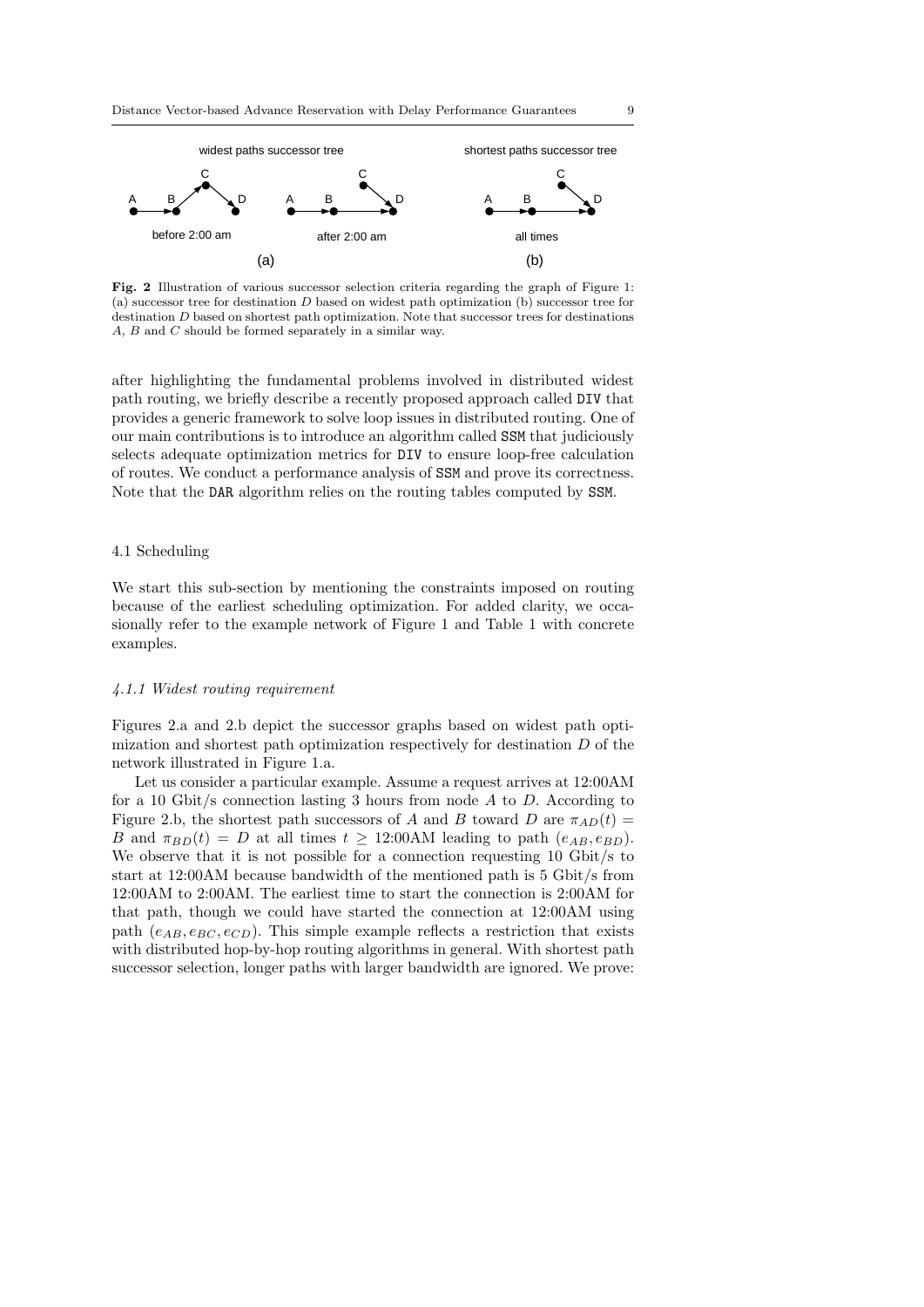**Theorem 1** *With the given node data structure and hop-by-hop routing paradigm, widest path routing is required to achieve earliest scheduling (i.e., one must set*  $w[e_{ij}] = b[e_{ij}]$  *for each link*  $e_{ij}$ .

*Proof* The proof is by contradiction. Assume that at every node the successors and path weights for each time slot and destination are selected based on some given criteria other than widest path optimization. Also assume that we are able to achieve the earliest connection start time based on the mentioned structure for every request. Since the primary successor selection criterion is not the largest path bandwidth, there could exist some time slot  $[t', t' + \Delta]$ during which the achieved path bandwidth  $b_{s'd'}$  from a given source  $s'$  to a given destination *d ′* is less than the widest path bandwidth between the same pair during this interval, i.e.,  $b_{s'd'} < b_{s'd'}^*$ . In that case, we can generate a request  $(s', d', B', \Delta, t', \infty)$  where  $B'$  is larger than  $b_{s'd'}$  and smaller than  $b_{s'd'}^*$ . Given such a request, the earliest connection starting time possible based on the mentioned structure is  $t' + \Delta$  or later. However, the network resources are sufficient to start this connection at *t ′* . This contradicts the assumption that we are able to achieve the earliest connection start time for every request using the mentioned structure and the theorem follows.

# *4.1.2 Path switching*

We reconsider the network of Figure 1.a and the example request from *A* to *D* described in previous sub-section. According to the table of node *A*, based on the widest path optimization, we have for  $t \geq 12:00$ AM,  $\pi_{AD}(t) = B$  and  $w_{AD}^*(t) = b_{AD}^*(t) = 10$  Gbit/s. Hence it seems natural to assign the requested connection to the time interval 12:00AM to 3:00AM. However, according to the same table, for  $t \in [12:00AM, 2:00AM]$  we have  $\pi_{BD}(t) = C$ , and for  $t \geq 2.00$ AM we have  $\pi_{BD}(t) = D$ . Thus the successors in table 1 do not provide a fixed path for connection during 12:00AM to 3:00AM. This restriction is concealed at node *A*. Therefore, *A* cannot decide to start the connection at 2:00AM to avoid the inconsistent paths throughout one connection.

We overcome the mentioned restriction with the aid of path switching. With path switching, a connection is not restricted to use the same path over all its duration, i.e., it can switch paths. Hence, we reserve in advance the paths as well as relevant switching information. The concept of path switching was first introduced in [8] in the context of centralized routing with advance reservation.

Back to our example, we see that one can reserve a connection from 12:00AM to 3:00AM from *A* to *D* with bandwidth of 10 Gbit/s provided that during interval [12:00AM, 2:00AM] the reserved path is  $(e_{AB}, e_{BC}, e_{CD})$ and during interval [2:00AM, 3:00AM] the reserved path is  $(e_{AB}, e_{BD})$ .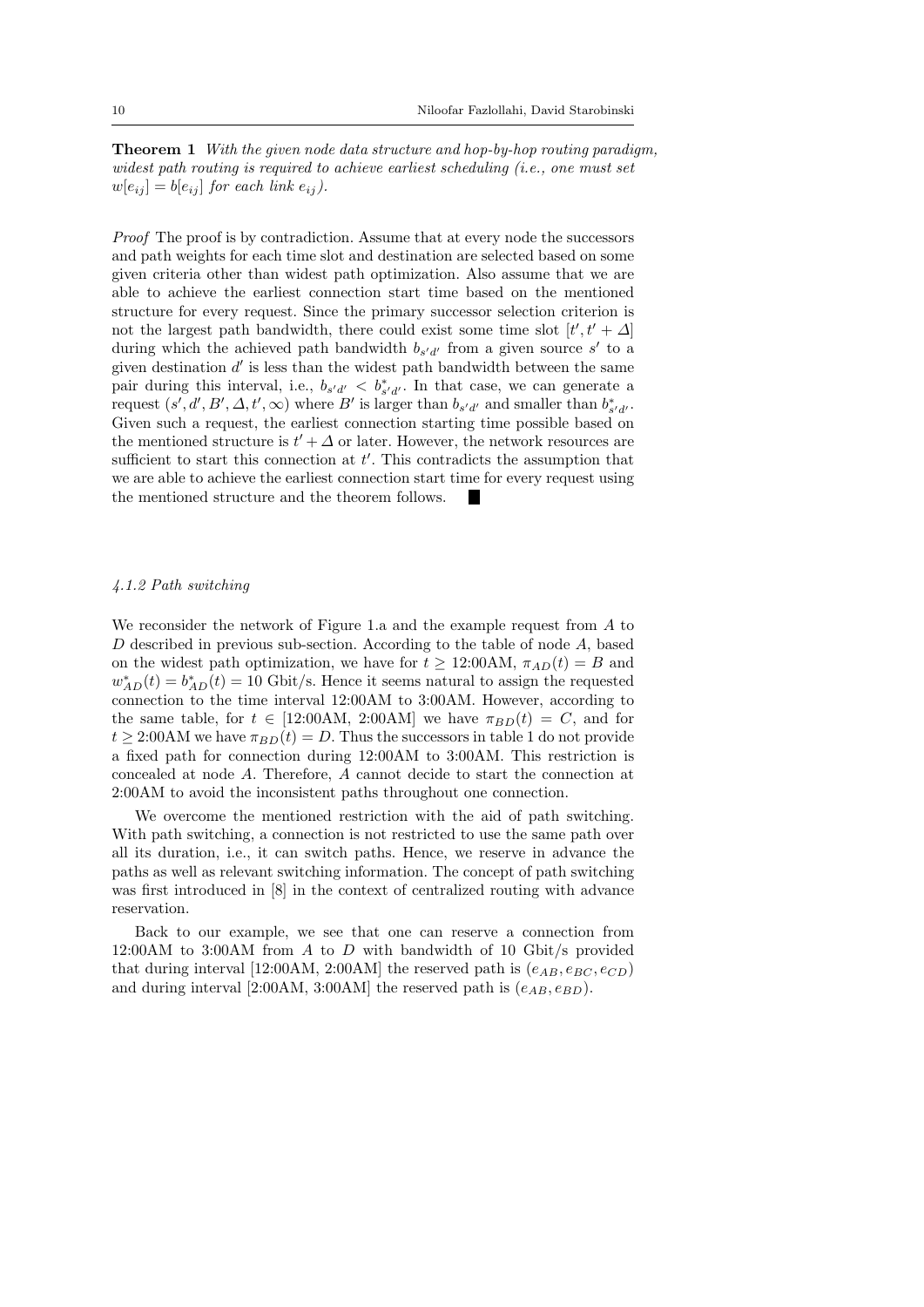# *4.1.3 Presentation of* DAR *algorithm*

Referring to the node data structure presented earlier, assume that the estimated widest path bandwidth  $b_{id}^*(t)$  from every node *i* to *d* is optimal (widest). Based on this assumption, we want to automate the process illustrated above for finding the earliest connection start time for each arriving request.

We present next the scheduling component of **DAR** which provably returns the earliest connection start time and a path (or sequence of paths in case of path switching).

Upon arrival of a request  $R = (s, d, B, T, t_a, t_b)$ , DAR searches for a point in time  $t^R$  within the time frame  $[t_a, t_b]$  such that the bandwidth constraint is satisfied, i.e.,  $b_{sd}^*(t^R) \ge B$  for all  $t \in [t^R, t^R + T]$ .

Every node, such as *s*, must regularly update its time slot structure  $t_1^{(sd)}, ..., t_n^{(sd)}$ since the first element of the list must always correspond to the present time  $t_{now}$ . The update process at node *s* consists of removing every time slot *k* whose start time  $t_k^{(sd)} < t_{now}$ , updating the indices of all remaining time slots so that the first slot is indexed 1 and  $t_1^{(sd)} = t_{now}$ .

# **Algorithm** DAR **run at node** *s***:**

- 1. Upon arrival of a request  $R = (s, d, B, T, t_a, t_b)$ ,
	- (a) Initialize connection start time  $t^R$  to  $t_a$
	- (b) If  $b_{sd}^*(t) \geq B$  does not hold at all times  $t \in [t^R, t^R + T]$  then, i. If  $t^R \ge t_b$ ,
		- **–** Reject the request
		- ii. Otherwise,

 $-$  Find a slot *j* with minimum value of *j* such that  $t_j^{(sd)} > t^R$  and set  $t^R$  to  $t_j^{(sd)}$ <br>
– Go back to step 1b

- 
- (c) If request is admissible, reserve connection
- 2. Go to step 1

After a request is found feasible, a distributed signalling protocol runs the reservation process. The source *s* sends a reservation request message to its successor(s). The message indicates the destination, the amount of reserved bandwidth and the reservation time interval. Note that, due to path switching, *s* may have different successors at different times during  $[t^R, t^R + T]$ , and thus may need several messages. Every node that receives a reservation request message, updates its routing table and sends reservation messages to its own successor(s) and so forth till the destination node *d* is reached.

Note that due to the propagation and processing delay of reservation messages flowing from sources to destinations, resource reservation conflicts between various incoming requests may arise. We do not get into the details of this problem here, as there already exist standard solutions in the literature for resolving reservation conflicts and re-routing of connections [36].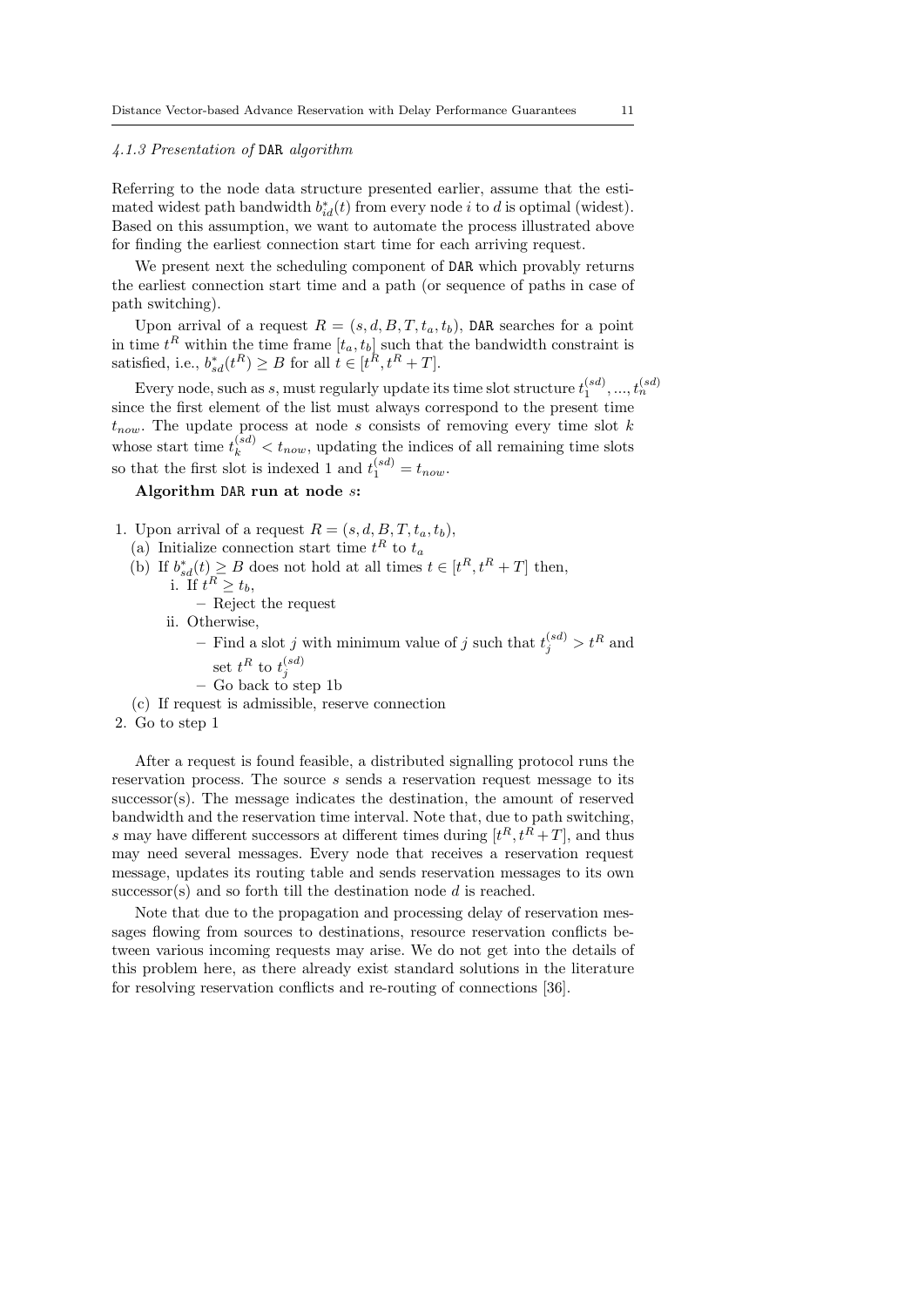# *4.1.4 Performance analysis*

We next prove the most important property of DAR:

**Theorem 2** DAR *provides the earliest connection start time for each arriving request.*

*Proof* Assume the path  $P_{sd}(t)$  constructed by consecutive successors from node *s* to destination *d* is the widest path from *s* to *d* at every time *t* (we will prove this in Theorem 4).

We consider two cases: (i) If we only consider  $P_{sd}(t)$ , then DAR chooses the earliest time  $t^R$  to set up the connection because according to step 1(b)ii, DAR always investigates the earliest slot  $j$  after  $t_a$  that is followed by a continuous duration *T* with sufficient resources between *s* and *d*. (ii) On the other hand, assume there exists a path  $P'_{sd}(t)$  from *s* to *d* other than  $P_{sd}(t)$ , with available bandwidth *B* or more during  $t \in [t^R, t^R + T]$  where  $t_a \leq t^R < t^R$ . Since  $P_{sd}(t)$  has the largest available bandwidth at any time, bandwidth of  $P_{sd}(t)$  is at least equal to the bandwidth of  $P'_{sd}(t)$  which exceeds *B* for  $t \in [t'^R, t'^R + T]$ . But in this case DAR would have selected time  $t'^R_1$  at step 1(b)ii.

We may improve the performance of DAR by choosing the successor that returns the shortest path length among all widest path successors. Although this may improve performance by encouraging shorter paths compared to random widest path selection, we prove:

**Lemma 1** *Given the presented node structures, shortest-earliest path optimization is not feasible.*

*Proof* We prove this lemma with a negative example. Consider again the example network of Figure 1.a with the same bandwidth-time plots for links  $e_{BC}$ ,  $e_{CD}$  and  $e_{BD}$  but assume  $e_{AB}$  has constant bandwidth of 5 Gbit/s after 12:00AM. If we select the successor returning the shortest among all widest paths, then  $\pi_{BD}(t) = C$  for  $t \in [12:00 \text{AM}, 2:00 \text{AM}]$ . We also have  $\pi_{AD}(t) = B$ at all times  $t > 12:00$ AM since this is the only option. Given this, we get  $P_{AD}^* = (e_{AB}, e_{BC}, e_{CD})$  with bandwidth 5 Gbit/s from 12:00 to 2:00AM, while the shorter path  $(e_{AB}, e_{BD})$  with the same bandwidth of 5 Gbit/s during the same time interval is ignored. This proves that, using this data structure, selection of the shortest-earliest path is not guaranteed.

*Comparison with performance of a centralized algorithm* The above results show that DAR must employ widest-earliest scheduling. A centralized approach, on the other hand, could implement shortest-earliest scheduling (i.e., returns the shortest paths among all the earliest available) [8]. Simulation results, reported in [8, Section V.C.2], compare the performance of two similar schemes (called widest-shortest and shortest-widest). It is assumed that requests arrive according to a Poisson process with the same rate at each node, the destination for each request is selected uniformly at random among all nodes (excluding the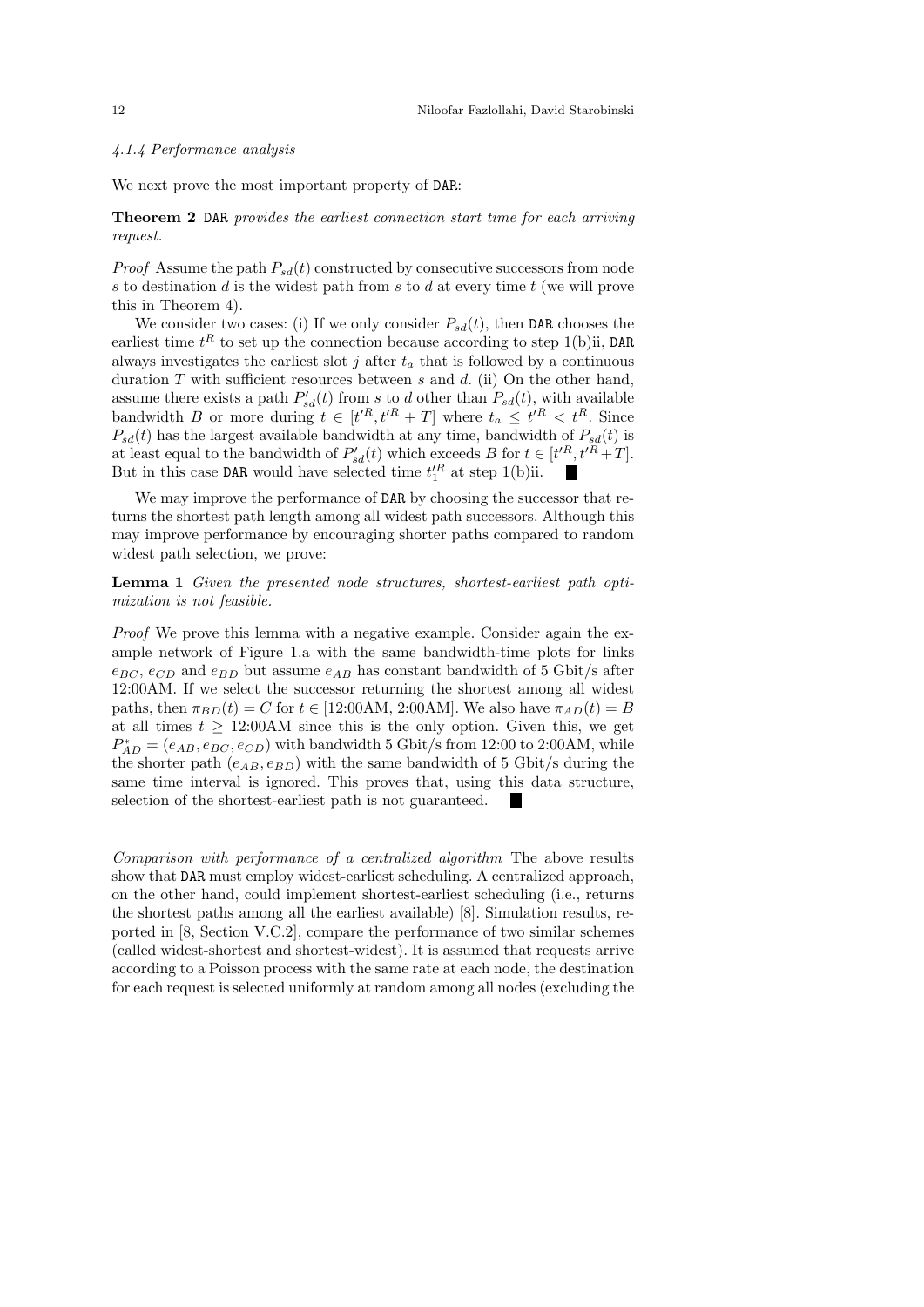source), the connection duration is exponentially distributed, and the bandwidth requested is distributed uniformly on a given range. Simulations run for different topologies suggest that the *maximum sustainable load* of widestearliest scheduling is about 10-15% lower than that of shortest-earliest scheduling, where the maximum sustainable load is defined as the maximum rate of request arrivals before the average delay of requests becomes unbounded. This result illustrates the trade-off between deploying a fully distributed solution, such as DAR, and achieving higher performance with a centralized solution. In this case, the performance gap between the two solutions seems reasonable.

#### 4.2 Pre-computation of routes

In the previous section we have assumed that nodes know the appropriate successor to every destination for all future times. We proved that given our particular node data structure only the widest path to destination guarantees earliest scheduling.

In this section we present a distributed algorithm for selection of successors which we refer to as the *Successor Selection Module* (SSM). SSM runs at every node independent of other nodes and DAR. First we explain the challenges of achieving widest paths given such a data structure. Then we prove that the paths tentatively constructed by SSM converge to the widest for every destination. Note that DAR relies on the steady state results produced by SSM.

**Notation:** to simplify the presentation, we discard the time dimension throughout this section and present all algorithms as if they were on-demand. Every algorithm presented here can be considered as an advance path calculation for a given time slot and can be directly extended to all future time slots. Therefore, we eliminate the time argument from our notation in what follows since node variables remain unchanged during every slot.

The problem of successor selection for distributed hop-by-hop routing in networks has been visited frequently in the literature. The common approach is using a distributed asynchronous version of the standard Bellman-Ford algorithm [2, 27, 6]. However, much of the focus of prior work has been on *shortest path* routing rather than any other metric for the reason explained next.

### *4.2.1 Routing loops*

Assume we modify the distributed asynchronous shortest path Bellman-Ford algorithm for widest path optimization by replacing link lengths and path lengths by link bandwidth and path bandwidths respectively and by adjusting the relaxation equation accordingly.

In our presentation below, the variable  $b_{jd}^{(i)}$  for  $j \in N(i)$  is the estimate of *bjd* stored at node *i* according to the last message communicated from *j* to *i*. In brief, every node *i* tries to maintain the largest value of  $\min\{b[e_{ij}], b_{jd}^{(i)}\}$  among all of its neighbors *j* and it elects as successor the neighbor *j ′* which maximizes this term. Whenever a neighbor  $j$  changes  $b_{id}$  it notifies all its neighbors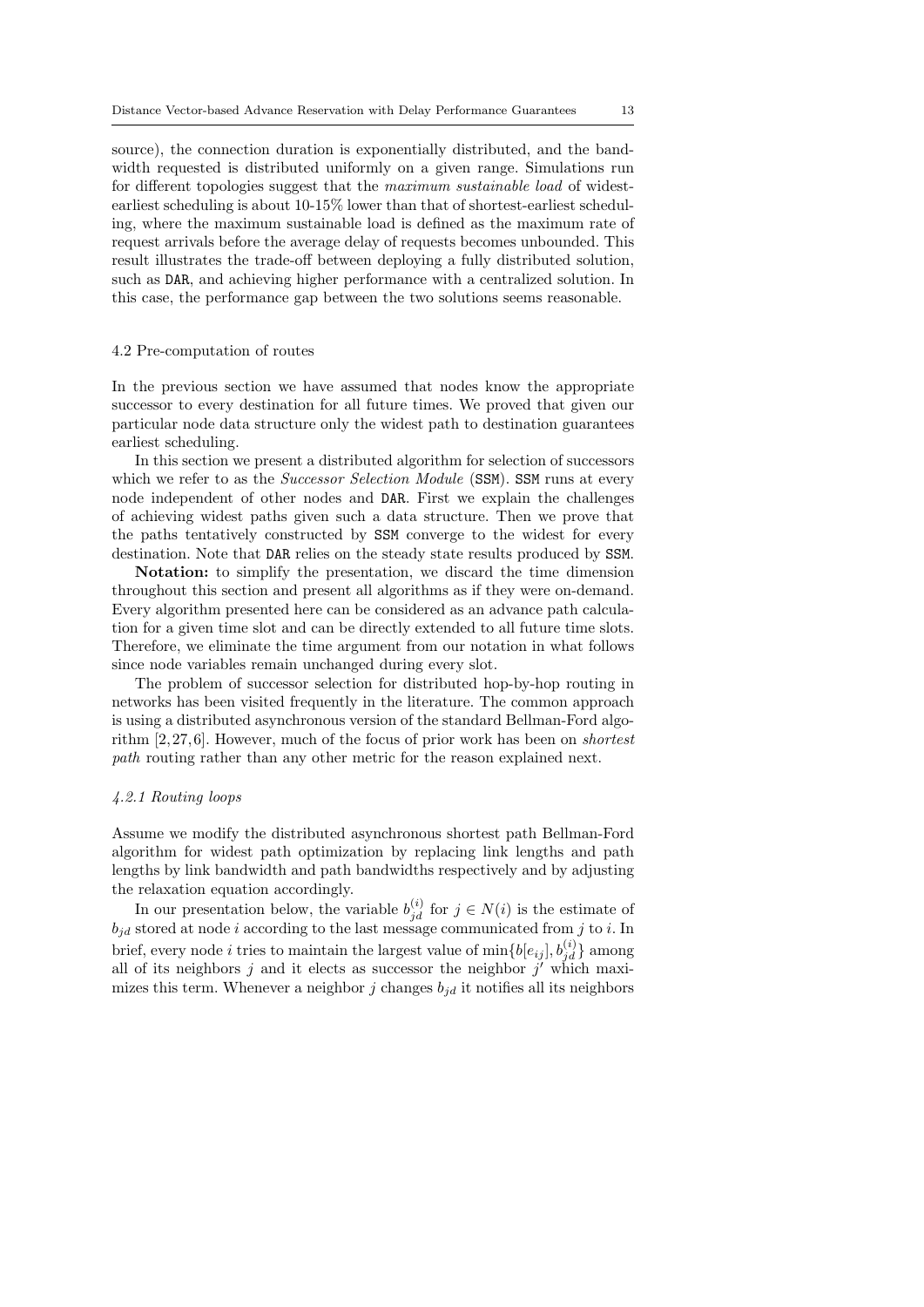

**Fig. 3** Illustration of permanent loops with widest path routing in a linear 4-node network: the widest path successors toward destination *D* are demonstrated with arrows and the numbers above links show available link bandwidth in Gbit/s at the given time.

including *i*. Then *i* modifies its own estimate of  $b_{jd}$  by setting  $b_{jd}^{(i)} = b_{jd}$ . Then *i* recalculates  $b_{id} = \max_{j \in N(i)} \{\min\{b[e_{ij}], b_{jd}^{(i)}\}\}$  and switches successor if necessary. If link bandwidth  $b[e_{ij}]$  changes, a similar update should take place at *i*. Once node *i* changes *bid* (either because of a change in a neighbor's estimated bandwidth or change in an adjacent link bandwidth) it notifies all its neighbors.

We model nodes as state machines. Next we present formally the states, transitions and procedures run at any node *i* for calculation of the widest path to any destination *d*.

**Widest path Bellman-Ford at node**  $i \in V$ : *State variables:*

- $b_{id}$ ; initialized 0 if *i* ≠ *d* and otherwise  $\infty$ .
- $\pi_{id} \in N(i) \cup null$ ; initialized to *null*.
- **–** *b*[*eij* ] for all *j ∈ N*(*i*); initialized to full capacity of link *eij* .
- $b_{jd}^{(i)}$  for all  $j \in N(i)$ ; initialized 0 if  $j \neq d$  and otherwise  $∞$ .

*Transitions:*

- if *i* receives a message regarding change in  $b_{jd}$  from neighbor *j*:
	- $i$  updates its own estimate of node *j* bandwidth: set  $b_{jd}^{(i)} = b_{jd}$
- $-$  if  $b_{id} \neq \max_{j \in N(i)} {\{\min\{b[e_{ij}], b_{jd}^{(i)}\}\}},$ 
	- $\{ -i \text{ } \text{recall} \}$  *i*  $\{ \text{b}_i \}$  and  $\text{iv}$  and  $\text{iv}$  and  $\{ \text{b}_i \}$  and  $\{ \text{b}_i \}$   $\{ \text{b}_i \}$   $\{ \text{b}_i \}$
	- $i$  updates its successor: set  $\pi_{id} = \argmax_{j \in N(i)} \{\min\{b[e_{ij}], b_{jd}^{(i)}\}\}\$
	- if  $b_{id}$  changed, *i* notifies all neighbors about new  $b_{id}$

In what follows we explain an important performance failure of the presented algorithm. It is well known in the context of shortest path routing that asynchronous Bellman-Ford may create transient routing loops in case of link failures which slows down its convergence [6]. Besides, if some node is completely disconnected from the destination, convergence may take forever (this phenomenon is known as the count to infinity problem) [6].

In our case, link states change dynamically because of scheduled set-up and release of connections according to step 1c of DAR algorithm. Along with the changes in future available link bandwidths, the estimated successors and path bandwidths for future time slots must be updated to remain consistent.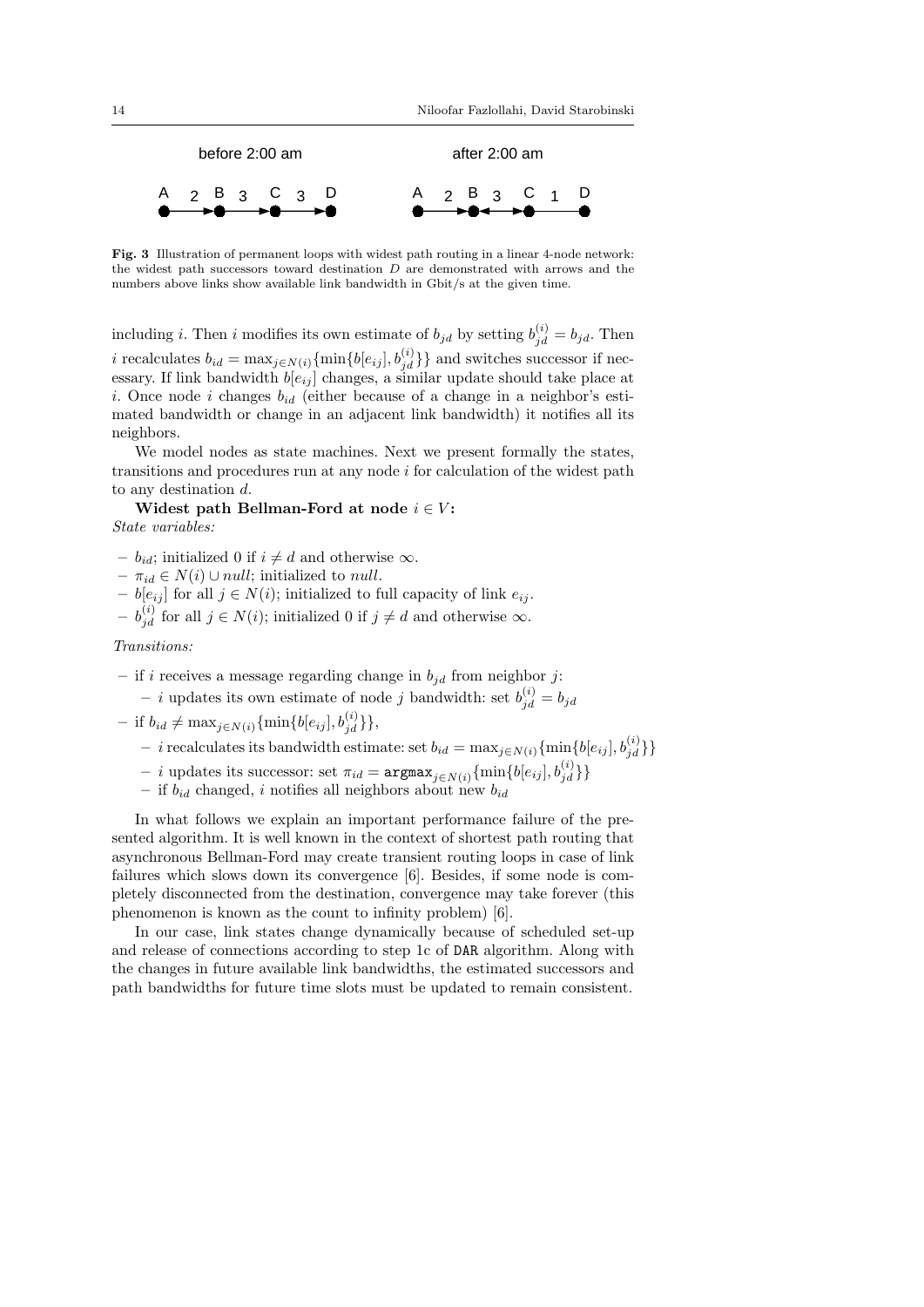**Lemma 2** *Distance vector routing based on the distributed asynchronous widest path Bellman-Ford presented above suffers from permanent routing loops in dynamic networks.*

*Proof* We prove this via an example showing the formation of a permanent routing loop following a change in the network state. In Figure 3 we show a linear network consisting of 4 nodes and 3 links. Assume a 2 Gbit/s connection from *C* to *D* is scheduled in advance starting from 2:00AM. The figure reflects this event with a change in link bandwidth  $b[ec_D]$  at 2:00AM. Since node  $C$ knows about this event in advance, it performs a successor transition from  $\pi_{CD} = D$  to  $\pi_{CD} = B$ . Then the estimated bandwidth at *C* remains  $b_{CD} =$ 3 Gbit/s. *B* keeps *C* as its successor  $\pi_{BD} = C$  with  $b_{BD} = 3$  Gbit/s instead of 1 Gbit/s. Assuming no further change in link states, the loop  $\pi_{BD} = C$  and  $\pi_{CD} = B$  runs forever. **I** 

We proved in sub-section 4.1 that given our node data structure it is not possible to guarantee shortest-earliest path optimization. Here, we show that selecting at each node the shortest length among all widest path successors does not help to prevent formation of loops either.

We show this by an example based on the same Figure 3. We assume every node selects the successor with smaller estimate of path length in case of a tie regarding path bandwidth. Then, after 2:00AM we have at  $C$ ,  $\pi_{CD} = B$  and again at  $B$ ,  $\pi_{BD} = C$  since *C* falsely offers *B* a wider path than *A* does. The estimated path lengths at *B* and *C* keep increasing in a loop without a bound because *C* sets  $l_{CD} = l_{BD} + 1$  ( $l_{CD}$  denotes estimated length of a path from *C* to *D*) and vice verse for *B*. Soon we will have  $l_{BD} > l_{AD}$ . However this loop never breaks because invariably *C* offers a wider path than *A*, i.e.  $b_{BD} > b_{AD}$ .

The two previous examples show whenever routing optimization criterion is path width, formation of permanent loops is inevitable using the straightforward extension of the shortest path Bellman-Ford. This explains why distance vector routing with widest path QoS is not explored in the literature, while shortest path QoS or link-state strategies are very well studied. Loops are less likely with link-state strategies since every node maintains a copy of the network topology.

The looping problem can, in principle, be solved by re-initializing the state variables at all nodes in the network after every change. However, this is not scalable because of excessive message overhead. Hence, the literature offers practical methods for preventing formation of loops in distributed algorithms without having to re-initialize the whole network [17,39]. However, most of the offered solutions are based on shortest path (or minimum delay) routing optimization and either do not apply to or need a lot of modifications to fit our scenario.

# *4.2.2 Loop prevention*

We exploit a recently proposed algorithm called Distributed Path Computation with Intermediate Variable (DIV) to prevent formation of loops [31]. DIV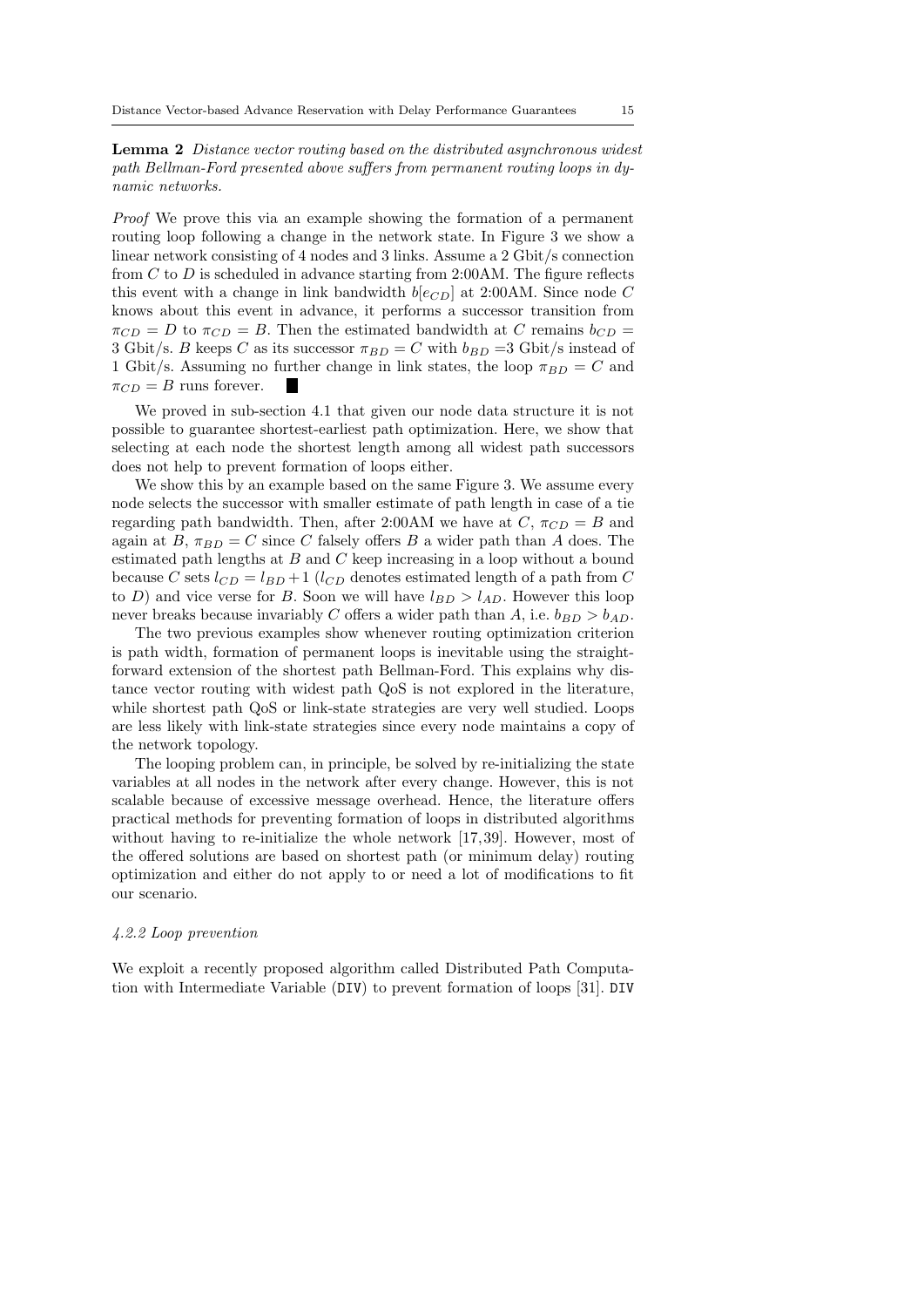has the advantage of decoupling routing optimization from loop prevention process. This makes DIV applicable to various routing algorithms or successor selection criteria. The authors in [31] present it as a generic framework that can be adjusted to any distributed distance-vector routing algorithm, not limited to shortest-path routing.

The DIV prevents loop formation using the concept *feasible successor set* defined for each destination at all nodes. The feasible successor set of *i* for each destination is a subset of  $N(i)$ . Successor to each destination is selected from the feasible successor set based on the routing optimization criteria.

In order to use DIV in our routing computations we must modify the data structure at nodes presented in sub-section 3.3. Other than the path bandwidth and successor which are essential information for route calculation, every node must store intermediate variables called *values* which are solely added to determine the feasible successor set at every node for loop prevention purpose. Using the intermediate variables every node can track its own *value* and that of its neighbors.

Each value has the format  $val(i; j|k)$  which represents the value of node *i* known (believed) by node *j* and stored at node *k* (authors in [31] use the notation  $V(i; j|k)$ ). Hence, in addition to the data structure described in subsection 3.3, every node *i* stores for each destination *d*:

- 1. The *value* of *i* as known to itself,  $val(i; i|i);$
- 2. The *value* of neighbor *j* as known to itself,  $val(j; i|i)$ , for each  $j \in N(i)$ ;
- 3. The *value* of itself as known to neighbor *j*,  $val(i; j|i)$ , for each  $j \in N(i)$ .

The first and third variables are not equal in general for a given neighbor *j* but in steady state, DIV ensures that  $val(i; i|i) = val(i; j|i) = val(i; j|j)$  for every  $j \in N(i)$ . Throughout the paper, if we mention *value* of node *i* without specifying stored or known by whom, we refer to  $val(i,i|i)$ . Note that in order to simplify notation, and stay consistent with the notation used in [31], we do not explicitly include the dependency of the above variables in the destination *d*.

#### *4.2.3 Adapting* DIV *to our problem*

*Defining values* The quantity  $val(i; j|k)$  is a generic variable that the DIV framework does not define specifically. For our particular purpose, we define it as a two dimensional vector  $val(i; j|k) = \langle val_1(i; j|k), val_2(i; j|k) \rangle$ . For any given node *i*, the first component  $val_1(i; j|k)$  inversely relates to the estimated path bandwidth from *i* to *d*,  $b_{id}$  and the second component  $val_2(i; j|k)$  relates to the estimated path length from  $i$  to  $d$ . We will prove that  $val_1(i; i|i)$ converges to  $-b_{id}^*$ , i.e., the optimal (widest) bandwidth between *i* and *d*, and  $val_2(i; i|i)$  converges to the length of the optimal path in steady state. The intuition behind this choice of *values* is that the first component accounts for widest routing optimization. Thus, we give it the higher priority. The second component is required to satisfy the DIV constraints. Its role is to break the uniformity between neighboring node *values* with the same path bandwidth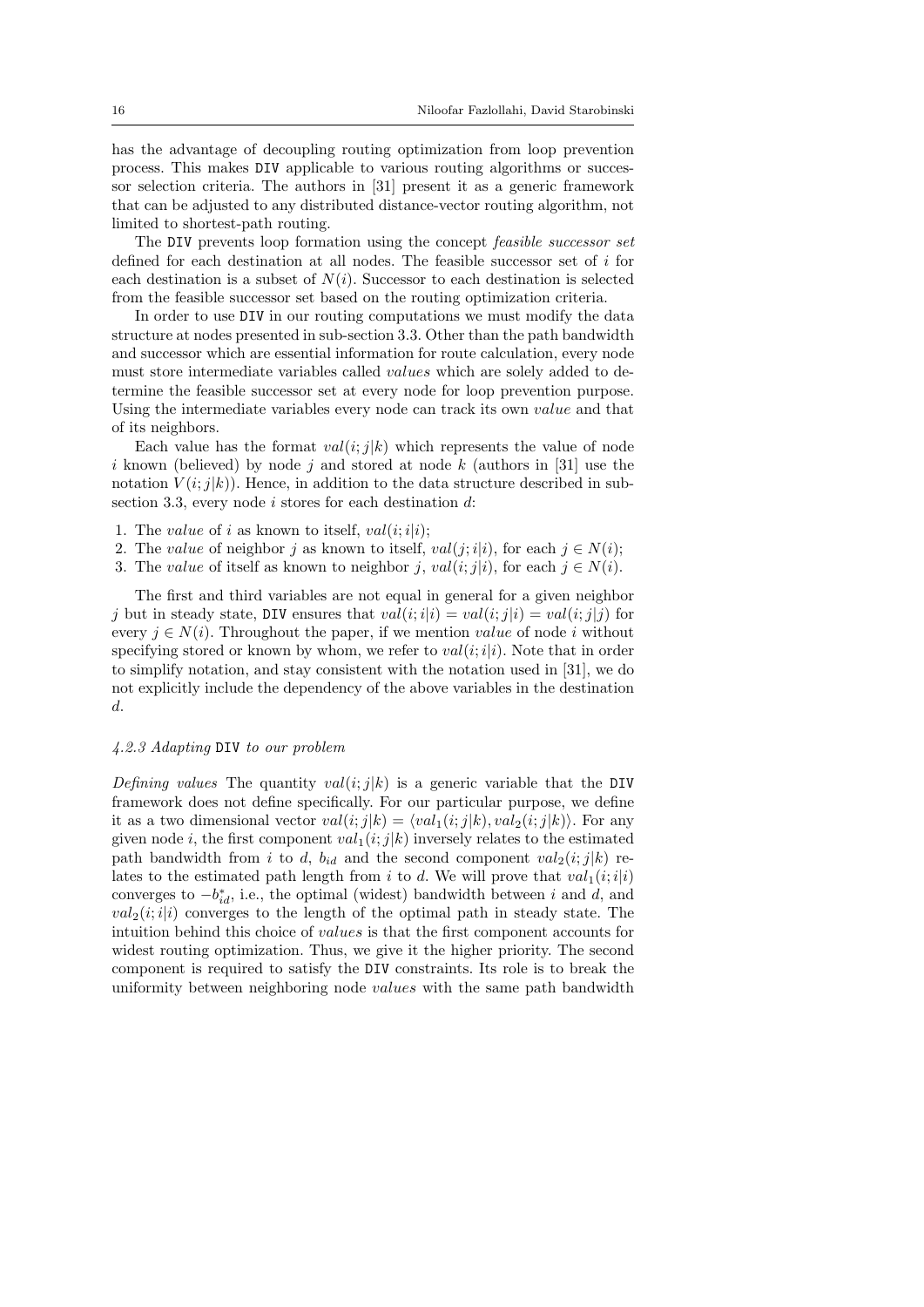estimate; according to an invariance that we present later, every node must have a strictly larger *value* than its successor. With path bandwidth alone, it is not always possible to satisfy this invariance. In that case, some nodes could have no successor.

We set the following relation between the path bandwidth estimate *bid* at any given node *i* and the *value* of its successor as known by *i*:  $b_{id}$  =  $\min\{b[e_{ij}], -val_1(j; i|i)\}$  where  $j = \pi_{id}$  and the following relation between the estimated path length  $l_{id}$  and *value* of *i*:  $l_{id} = 1 + val_2(j; i|i)$  where  $j = \pi_{id}$ .

*Invariances* Although the *value* of every node *i*, has to eventually be consistent with  $b_{id}$  and  $l_{id}$ , the *values* are restricted to satisfy certain invariant conditions. The invariances are responsible for preventing formation of loops. Our invariant conditions are very similar to those presented in [31] with the difference that we replace the standard comparators with the lexicographic comparators defined next. Thus,  $val(i_1; j_1|k_1) \succ_L val(i_2; j_2|k_2)$  implies:

$$
\begin{cases}\n1. \text{ } val_1(i_1; j_1|k_1) > val_1(i_2; j_2|k_2) \\
\text{or} \\
2. \text{ } val_1(i_1; j_1|k_1) = val_1(i_2; j_2|k_2), \\
\text{ and } val_2(i_1; j_1|k_1) > val_2(i_2; j_2|k_2)\n\end{cases}
$$

Similarly,  $val(i_1; j_1|k_1) \succeq_L val(i_2; j_2|k_2)$  implies:

$$
\begin{cases}\n1. \ val_1(i_1; j_1|k_1) > val_1(i_2; j_2|k_2) \\
\text{or} \\
2. \ val_1(i_1; j_1|k_1) = val_1(i_2; j_2|k_2), \\
\text{and } val_2(i_1; j_1|k_1) \geq val_2(i_2; j_2|k_2)\n\end{cases}
$$

The invariances are:

- 1.  $val(i; j|i) \succeq_L val(i; i|i)$ , where  $j \in N(i)$ .
- 2. Node *j* is in the feasible successor set of node *i* if and only if  $val(i; i|i) \succ_L$  $val(j; i|i).$

The first condition sets a bound on the choice of *value*. Every node has to keep its *value* below or equal to the estimate of its *value* communicated by its neighbors. This implies that if a node wants to increase its *value*, it should first notify its neighbors. The second condition defines the feasible successor set which restricts selection of successors only to neighbors that offer a better (lexicographically lower) value. This condition is set to prevent creation of routing loops.

*Updating values* The first invariance requires use of a special technique to update *values*. Communication between nodes is through three types of DIV messages: Update::Inc, Update::Dec and ACK. Update::Inc is a message that a node sends to its neighbors *before* it increases its *value*. Update::Dec is a message that a node sends to its neighbors *after* it decreases its *value*. ACK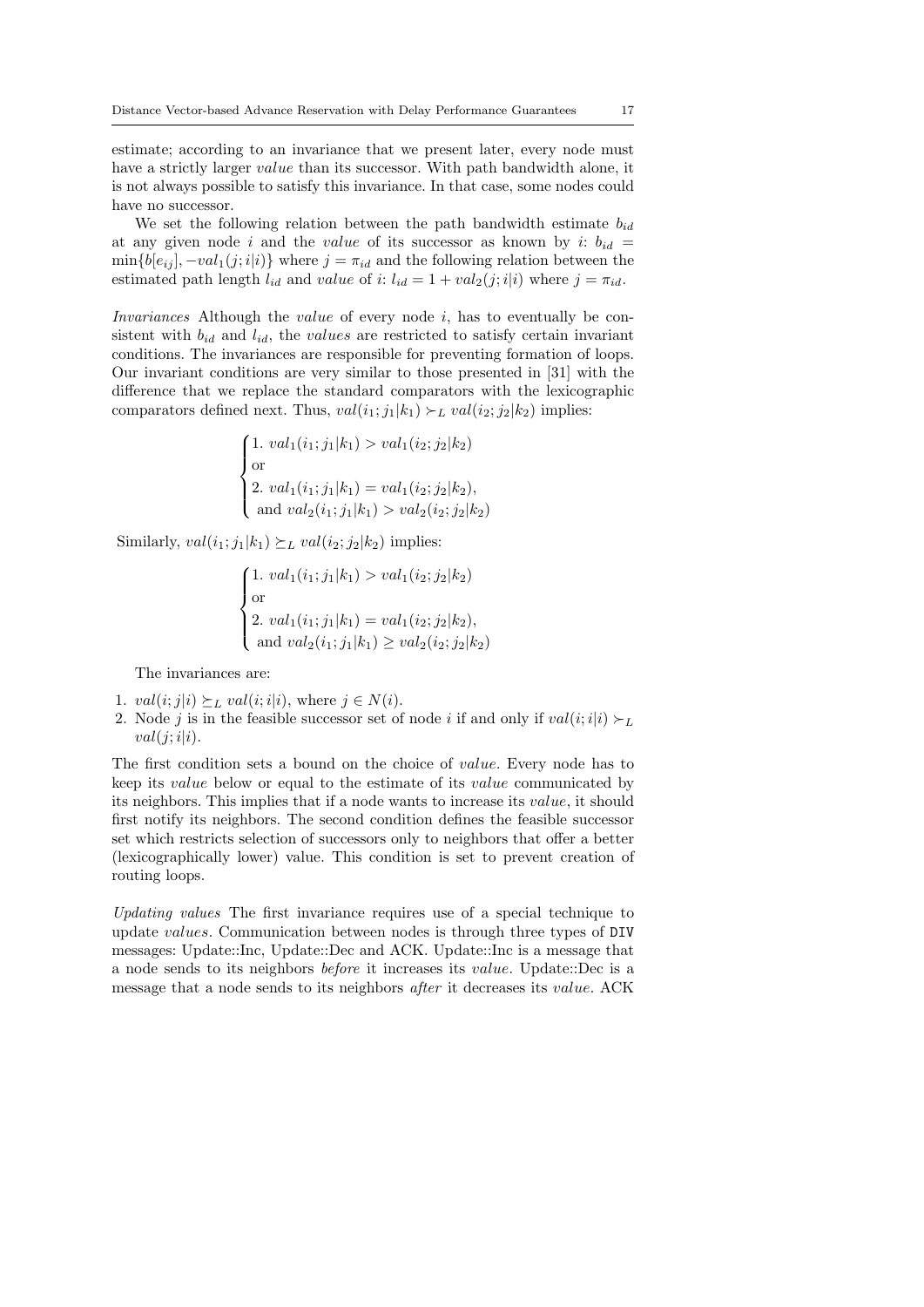is sent in response to Update::Inc (only to the sender) after the appropriate actions are performed at the receiver of Update::Inc. For more details on the structure of these messages we refer the reader to [31].

When a given node *i* wants to increase its *value* it will first notify its neighbors before the actual increase. In turn, the neighbors that precede *i* will notify their own neighbors, etc. The recursive updates will finally extend to all ancestors of *i*. Every node that receives an Update::Inc and does not have to change its own *value* responds with an ACK immediately. Node *i* will eventually increase its *value* once it receives ACK from its neighbors. When a node needs to decrease its *value* it performs the decrease and then issues an Update::Dec to its neighbors (pretty much like the standard Bellman-Ford).

### *4.2.4 Presentation of* SSM

In the following, we describe our algorithm SSM for selection of successors. Next, we prove that the tentative paths constructed by SSM (by concatenation of successors) converge to the optimal (widest) paths.

As mentioned earlier, we present only the subroutines and states at node *i* for one destination *d* and for one particular time slot. SSM must be repeated independently for each destination and for all future time slots at every node *i*. In our presentation  $\infty$  denotes a sufficiently large number.

On the high level, SSM is a combination of the asynchronous widest path Bellman-Ford and the DIV. Again, nodes are modeled as state machines. After listing the state variables and their initial settings at any given node *i*, we detail four events and the state transitions and actions they trigger. We illustrate each of these events using the example of Fig. 3.

# **State variables:**

- $b_{id}$ ; initialized 0 if *i* ≠ *d* and otherwise  $\infty$ .
- $\pi_{id} \in N(i) \cup null$ ; initialized to *null*.
- **–** *b*[*eij* ] for all *j ∈ N*(*i*); initialized to full capacity of link *eij* .
- $\langle val_1(i; i|i), val_2(i; i|i) \rangle$ ; initially set to  $\langle 0, \infty \rangle$  if  $i \neq d$ . Otherwise if  $i = d$ we set *⟨−∞,* 0*⟩*.
- $\langle val_1(j; i|i), val_2(j; i|i) \rangle$  where  $j \in N(i)$ ; initially set to  $\langle 0, \infty \rangle$  if  $j \neq d$ . Otherwise if  $j = d$  we set  $\langle -\infty, 0 \rangle$ .
- $\langle val_1(i; j|i), val_2(i; j|i) \rangle$  where  $j \in N(i)$ ; initially set to  $\langle 0, \infty \rangle$  if  $i \neq d$ . Otherwise if  $i = d$  we set  $\langle -\infty, 0 \rangle$ .

### **Events:**

1)**Inconsistency between**  $b_{id}$  and  $\max_{j \in N(i)} \{\min\{b[e_{ij}], -val_1(j; i|i)\}\}.$ Such an inconsistency may happen if the bandwidth of a link adjacent to *i* changes, or right after initialization. In either case, node *i* immediately updates its successor, if needed. Whether or not the successor changes,  $b_{id}$  must be recalculated. If *bid* changes, node *i* needs to update its *value* according to the DIV update rules mentioned earlier. Therefore, the steps to be taken are the following (the DecreaseV module is described in the sequel):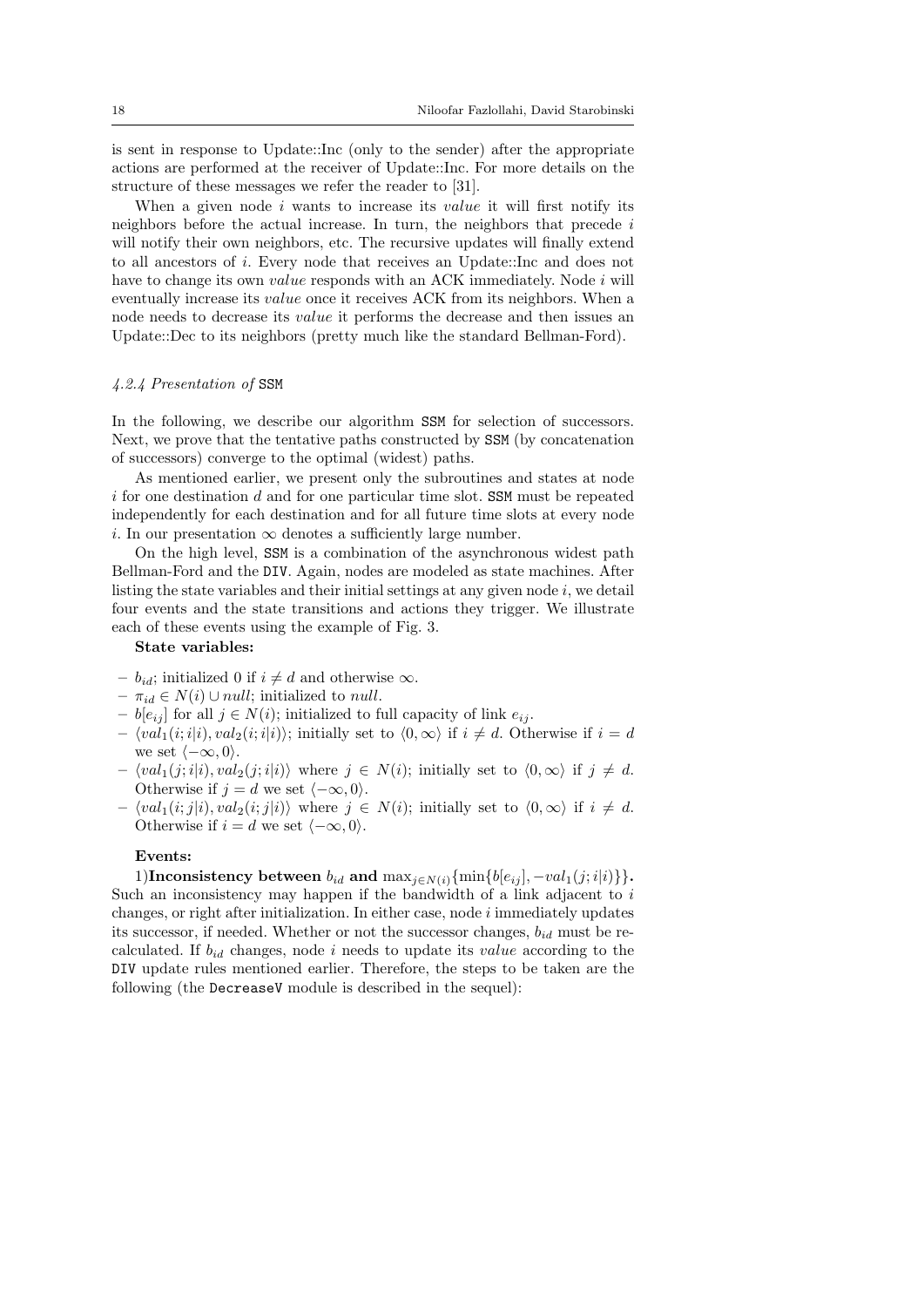- 1. set  $\pi_{id} = j'$  for any  $j' \in J$  and  $J = \operatorname{argmax}_{j \in N(i)} {\{\min\{b[e_{ij}], -val_1(j; i|i)\}\}}$ where *j* is in the feasible successor set of *i*
- 2. set  $b_{id} = {\text{min}{b[e_{ij'}], -val_1(j';i|i)}\}$
- 3. if  $val(i; i|i) \prec_L \langle -b_{id}, val_2(j'; i|i) + 1 \rangle$ ,
	- (a) send an Update::Inc with the desired *value* for  $i, \langle -b_{id}, val_2(j';i|i) + 1 \rangle$ , to all neighbors  $j \in N(i)$
- 4. else if  $val(i; i|i) \succ_L \langle -b_{id}, val_2(j'; i|i) + 1 \rangle$ ,
	- (a) decrease *value* of *i* by calling  $\textsf{DecreaseV}(i, j', d)$

*Example* Consider Fig. 3. Before the change at 2:00AM, node *C* holds the following values for itself and its neighbors *B* and *D*:  $val(C; C|C) = val(C; B|C)$  $val(C; D|C) = \langle -3 \text{ Gbit/s}, 1 \rangle$ ;  $val(B; C|C) = \langle -3 \text{ Gbit/s}, 2 \rangle$ ; and  $val(D; C|C) =$ *⟨−∞,* 0*⟩*. Based on the second invariance, only node *D* belongs to the feasible successor set of node *C*. After 2:00AM, the available bandwidth of link  $e_{CD}$ goes down to 1 Gbits/s. In that case, *D* remains the successor of *C* (step 1) and the new estimate for the bandwidth from *C* to *D* is  $b_{CD} = 1$  Gbit/s (step 2). Next, node *C* sends an Update::Inc message with its new desired value *⟨−*1 Gbit/s*,* 1*⟩* to both nodes *B* and *D* (step 3).

2) **Receipt of an Update::Inc message.** When node *i* receives an Update::Inc message with content  $\langle V_1, V_2 \rangle$  from a neighbor  $j''$ , this is a notification that *j''* wants to increase  $val(j''; j'']j'')$  according to  $\langle V_1, V_2 \rangle$ . If *j''* is the successor of *i*, this triggers an increase in *value* of *i*. To increase its *value*, *i* will send an Update::Inc message containing the *value* that *i* wants to have  $(\langle -\min\{b[e_{ij''}], -V_1\}, V_2 + 1\rangle)$  to all of its neighbors including  $j''$  and then waits for an ACK response from neighbors (node transition after reception of ACK will be explained separately). If  $j''$  is not the successor of *i*, then *i* will just respond with an ACK since it does not need to increase its *value*. In summary, the steps to be taken are the following:

- 1. set  $val(j''; i|i)$  equal to  $\langle V_1, V_2 \rangle$
- 2. if  $j''$  is successor of *i* then,
	- (a) send an Update::Inc with  $\langle -\min\{b[e_{ij''}], -V_1\}, V_2 + 1\rangle$  to all neighbors  $j \in N(i)$
- 3. else if  $j''$  is not successor of *i* then,
	- (a) send to *j*<sup>"</sup> an ACK holding  $val(j''; i|i)$  which equals  $\langle V_1, V_2 \rangle$

*Example* We continue with the previous example. First, consider the action of node *B* upon the receipt of of an Update::Inc message from neighbor *C* with desired value  $\langle -1 \text{ Gbit/s}, 1 \rangle$ . Node *B* first sets  $val(C; B|B) = \langle -1 \text{ Gbit/s}, 1 \rangle$ (step 1). Since node *C* is the successor of node *B*, node *B* sends an Update::Inc message with value  $\langle -1 \text{ Gbit/s}, 2 \rangle$  to both nodes A and C (step 2). Next, consider the action of node *D* upon the receipt of the Update::Inc message from node *C*. Node *D* first sets  $val(C; D|D) = \langle -1 \text{ Gbit/s}, 1 \rangle$  (step 1). Since *C* is not the successor of *D*, *D* sends an ACK to *C* with  $val(C; D|D) = \langle -1 \text{ Gbit/s}, 1 \rangle$ (step 3).

3) **Receipt of an ACK** that contains  $val(i; j'']j'')$  from neighbor  $j''$ . When *i* receives an ACK message from *j ′′*, it first updates its estimate of the *value*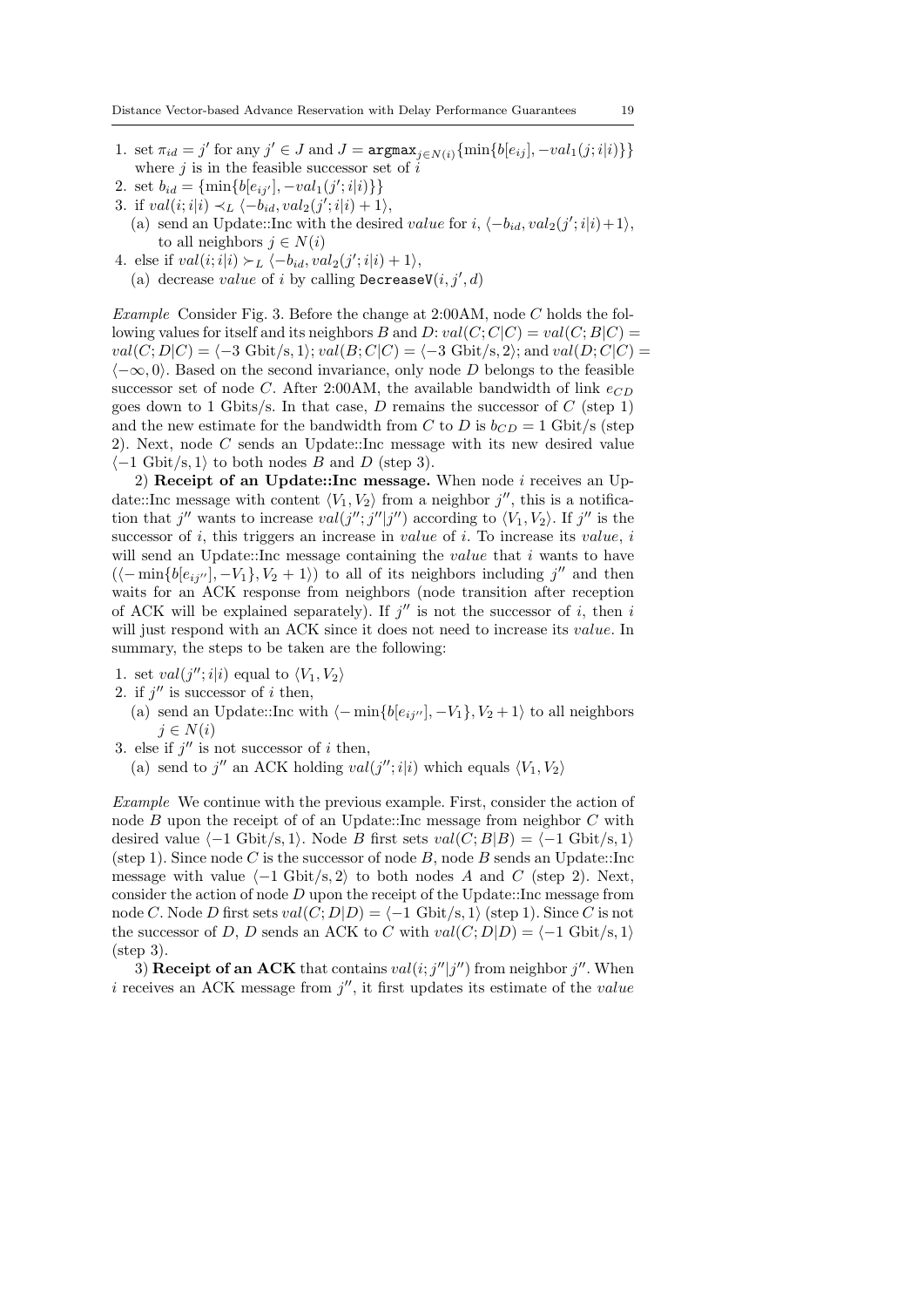of *j ′′* and then its own *value* can increase according to invariance 1. Note that ACK message must contain the *value* of its generator *j ′′* and because it is triggered in response to an Update::Inc issued earlier by  $i$ , it must contain the *value* that *i* has requested to increase to. After *i* receives an ACK from each of its neighbors, it can search for a better successor. In the case of a successor switch, *i* will decrease its *value* by calling the function DecreaseV, defined below. Finally, *i* must send an ACK if it has received an Update::Inc (*i* must have stored the content  $\langle V_1, V_2 \rangle$  of Update::Inc in its memory). The steps in that case are the following:

- 1. set  $val(i; j''|i) = val(i; j''|j'')$
- 2. increase *val*(*i*; *i*|*i*) as much as possible such that  $val(i; i|i) \preceq_L val(i; j|i)$ holds for all  $j \in N(i)$
- 3. if *i* has not received an ACK message from each of its neighbors, exit.
- 4. if *i* has received an ACK message from each of its neighbors it can now search for a better successor:
	- (a) set  $J = \text{argmax}_{j \in N(i)} \{ \min\{b[e_{ij}], -val_1(j; i|i)\} \}$  where *j* is in the feasible successor set of *i*
	- (b) set  $b_{id} = \min\{b[e_{ij'}], -val_1(j';i|i)\},$  for any  $j' \in J$
- 5. if  $\pi_{id} \notin J$ , *i* switches successor:
	- (a) set  $\pi_{id} = j'$  for any  $j' \in J$
	- (b) decrease *value* of *i* by calling DecreaseV $(i, j', d)$
- 6. if *i* has received an Update::Inc with  $\langle V_1, V_2 \rangle$  from a neighbor  $j^*$  which has not been acknowledged yet, send an ACK to *j <sup>∗</sup>* holding *val*(*j ∗* ;*i|i*)

*Example* We pursue the previous example. Consider node *A*. Upon receiving the Update::Inc message with value  $\langle -1 \text{ Gbit/s}, 2 \rangle$  from neighbor *B*, it sends an Update::Inc message with value *⟨−*1 Gbit/s*,* 3*⟩* to neighbor *B*. Neighbor *B* then sends to *A* an ACK with value  $val(A;B|B) = \langle -1 \text{ Gbit/s}, 3 \rangle$ . As a result of the receipt of this ACK, node *A* performs the following actions: set *val*(*A*; *B*|*A*) =  $\langle -1 \text{ Gbit/s}, 3 \rangle$  (step 1) and set *val*(*A*; *A*|*A*) =  $\langle -1 \text{ Gbit/s}, 3 \rangle$ (step 2). After receiving the ACK of node *B*, node *A* looks for a better successor. In this example, the successor remains node B (steps 4 and 5). Finally, node *A* sends an ACK to node *B* containing  $val(B; A|A) = \langle -1 \text{ Gbit/s}, 2 \rangle$ (step 6). Upon receiving this ACK message, node *B* performs similar steps as node *A* and sends an ACK message to node *C*, at which point the protocol converges.

4) **Receipt of an Update::Dec** message with the desired *value*,  $\langle V_1, V_2 \rangle$ from neighbor *j ′′*. The decrease of values is conceptually much simpler, as this action is similar to the standard Bellman-Ford algorithm. If *i* receives an Update::Dec message from neighbor  $j''$  with content  $\langle V_1, V_2 \rangle$  this indicates  $j''$ wants to decrease  $val(j''; j''|j'')$  according to  $\langle V_1, V_2 \rangle$ . If  $j''$  is *i*'s successor, *i* decreases its *value* by performing DecreaseV. If *j ′′* is not the successor of *i*, then *i* decreases its *value* only if *j ′′* becomes the new successor again by performing DecreaseV. The following pseudo-code summarizes these steps:

1. set  $val(j''; i|i) = \langle V_1, V_2 \rangle$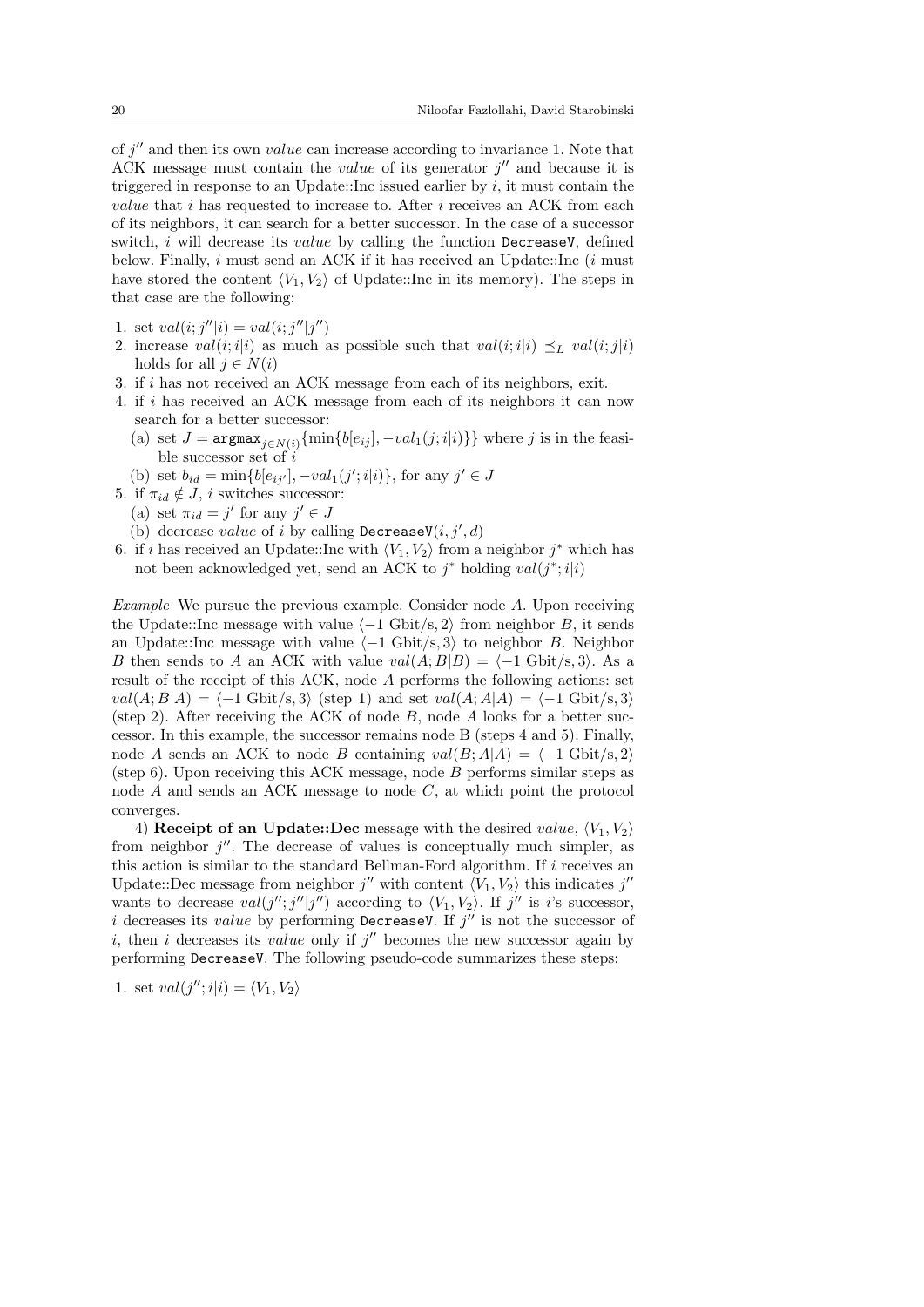2. if  $j''$  is successor of *i* then,

- (a) decrease *value* of *i* by calling  $\text{DecreaseV}(i, j'', d)$
- 3. else if  $j''$  is not successor of *i* then,
	- (a) set  $J = \argmax_{j \in N(i)} \{\min\{b[e_{ij}], -val_1(j; i|i)\}\}\}$  where *j* is in the feasible successor set of *i*. If  $\pi_{id} \notin J$  then *i* switches successor:
		- i. set  $\pi_{id} = j'$  for any  $j' \in J$
		- ii. decrease *value* of *i* by calling  $\text{DecreaseV}(i, j', d)$

Next, we introduce the DecreaseV module. Assume *y* is the chosen successor of *x* and *d* the destination. Whenever a node *x* wants to decrease its value it performs the following task: *x* decreases its *value*, the estimated *value* of *x* as known by any neighbor *z*, and *x*'s estimated path bandwidth  $b_{xd}$  based on the parameters of successor *y*. Then *x* sends an Update::Dec message to notify all its neighbors.

**Module** DecreaseV(*x, y, d*)**:**

- 1. set  $-val_1(x;x|x)$  and  $-val_1(x;z|x)$  and  $b_{xd}$  equal to  $\{\min\{b[e_{xy}], -val_1(y;x|x)\}\}\$ and set  $val_2(x; x|x)$  and  $val_2(x; z|x)$  equal to  $val_2(y; x|x) + 1$  for all  $z \in$ *N*(*x*)
- 2. send Update::Dec to all neighbors  $z$  of  $x$  with the content  $val(x; x|x)$

*Example* Fig. 4 demonstrates the state transitions of SSM at each node for the network of Fig. 3. After the bandwidth change on link  $e_{CD}$ , SSM eventually converges to correct estimates of the path bandwidth at every node.

# *4.2.5 Performance analysis*

In this section, we first analyze the worst-case memory complexity of SSM. Then, we prove the time elapsed from issuing an Update::Inc message until receipt of the corresponding ACK is finite. Based on this, we prove that  $b_{id}$ and *−val*1(*i*;*i|i*) converge to the bandwidth of the optimal path for every *i* and *d*. Using this and the loop-freedom property from [31], we prove that the paths constructed by SSM between every pair of nodes converge to the widest. Our analysis is based on the assumptions from section 3.2. Hence, request interarrival time is long enough to allow for convergence of SSM path computations, there is no Byzantine behavior at nodes, and links are reliable.

**Theorem 3** *The memory complexity of* SSM *at each node is*  $O(D_{max}$ *.* $|V|$ *.R*) *where Dmax is the maximum node degree and R is the number of pending requests in the system.*

# *Proof* Every node stores:

1. a path bandwidth estimate, successor and *value* of itself for each destination and future time slot (memory complexity: number of destinations multiplied by number of time slots)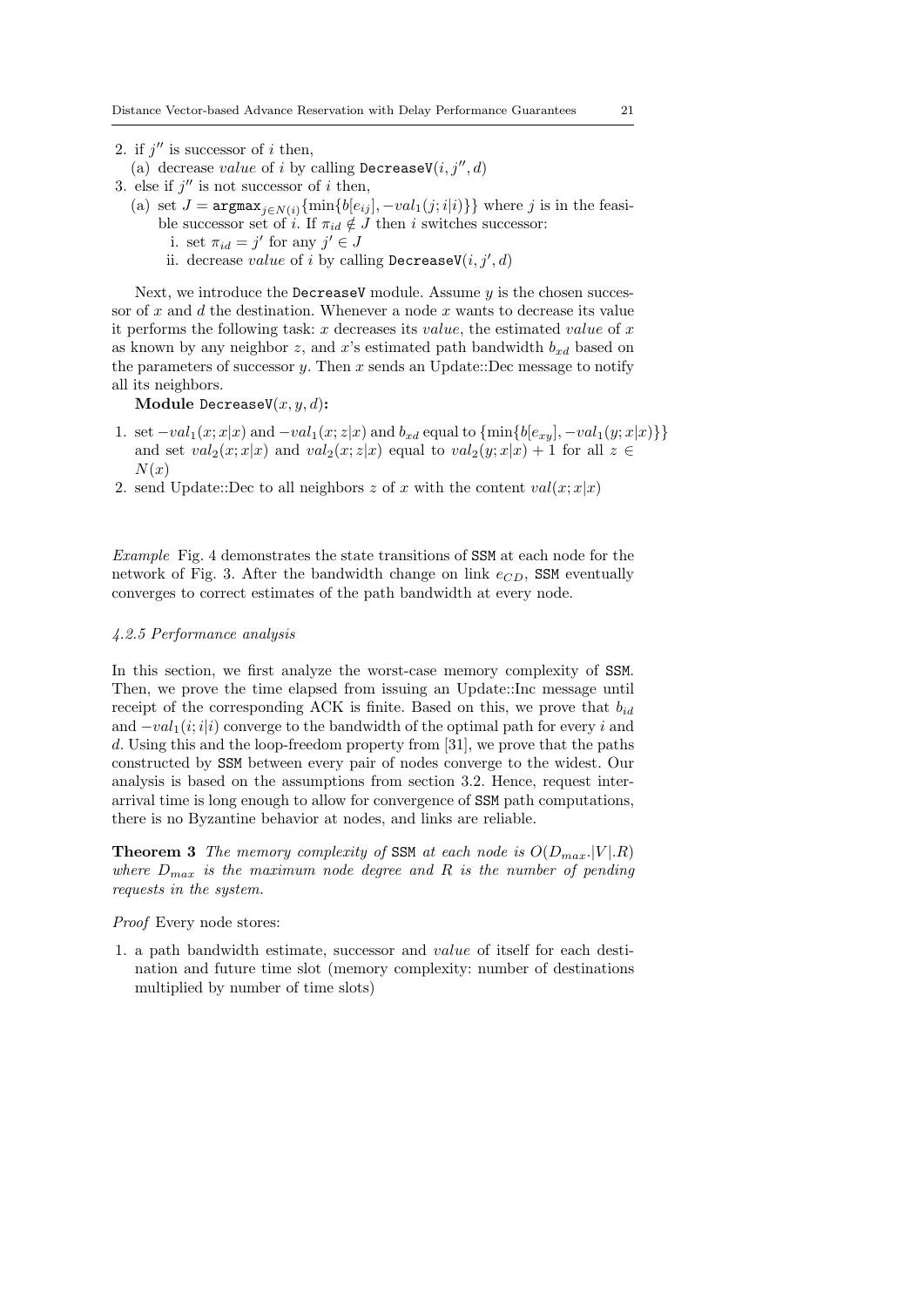

**Fig. 4** State transitions and events for the network depicted in Fig. 3, after a bandwidth change on link  $e_{CD}$  at 2:00AM from 3 Gbits/s to 1 Gbits/s. Among all the state variables of SSM, only  $b_{ij}$  and  $val(i; i|i)$  are shown, where *i* can represent any node *A*, *B*, *C* or *D* and *j* represents node *D*. The format for the state variables is as follows:  $b_{ij}$ ,  $\langle val_1(i, i|i), val_2(i, i|i) \rangle$ . A dashed arrow depicts one of the four events of SSM.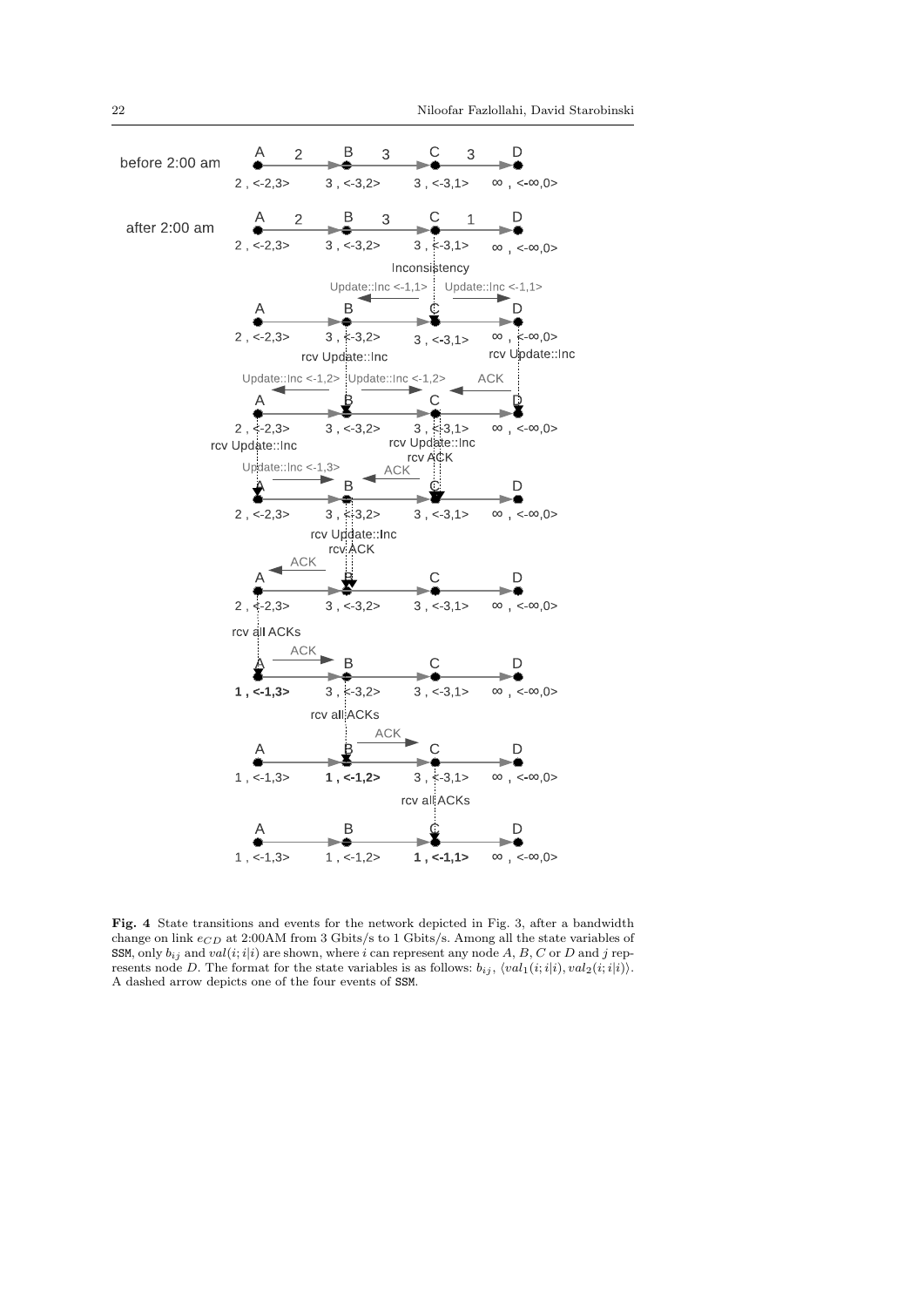- 2. bandwidth of all its adjacent links for each future time slot (memory complexity: node degree multiplied by number of time slots)
- 3. estimated *value* of all of its neighbors and its neighbor's estimate of its own *value* for each destination and future time slot (memory complexity: node degree multiplied by number of destinations multiplied by number of time slots)

The third item has the dominant memory complexity. Hence, we only consider it. The total number of slots at any node is in the worst case equal to  $2R + 1$ . This happens if the node changes its successor or the path bandwidth changes for each set up or tear down of a connection throughout the network (note that path switching can only happen when another connection is set up or torn down). Thus, the worst case memory complexity is  $O(D_{max}.|V|R)$ since the maximum number of destinations is  $|V|$ . **The State** 

Note that the above memory complexity analysis only considers the variables required by SSM for distributed path computation. For resource reservation, each node on each connection path must also store the successor for each time slot throughout the connection duration and the corresponding connection bandwidth. Hence, the memory required by DAR for resource reservation at every node is at most the number of reserved (pending) requests in the system multiplied by the total number of time slots, i.e.,  $O(R^2)$ .

Next we show that the first invariance always holds.

**Lemma 3** For all nodes  $i, j \in V$ ,  $val(i; i|i) \preceq_L val(i; j|i)$ , where  $j \in N(i)$ .

*Proof The only situation in which node i is allowed to increase its value is Step 2 of the procedure* **Receipt of an ACK***. However, this step enforces val*( $i$ ;  $i|$  $i$ )  $≤$ <sub>*L*</sub>  $val$ ( $i$ ;  $j|$  $i$ )  $for$  all  $j ∈ N$ ( $i$ ). Similarly, the only situation in which *node i decreases its value is Step 1 of the* DecreaseV *module. This step sets*  $val(i; j|i) = val(i; i|i)$  *for all*  $j \in N(i)$ *, and therefore the lemma holds.* 

We borrow the following lemmas from [31]. Its proof can be found therein.

**Lemma 4** *The successor graph is a* directed acyclic graph *(DAG) or a collection of DAGs at all times.*

The proof is similar to the one in [31]. Because our initialization respects the invariances of DIV, they will always remain valid. The only difference is the replacement of regular inequalities with lexicographic ones.

**Lemma 5** *The worst case time from the moment a node issues an Update::Inc until it receives the corresponding ACK response is finite.*

*Proof* We focus on a given destination *d*. Assume  $val(i; i|i)$  for some node *i* has to increase. Thus, *i* sends Update::Inc message to all of its neighbors and waits for ACKs from all of them. If a neighbor is not the predecessor of *i*, then according to step 3a of the procedure **receipt of Update::Inc**, it responds *i* with an ACK immediately. The lemma obviously holds in this case. If a neighbor is predecessor of *i* with respect to *d* it will recursively send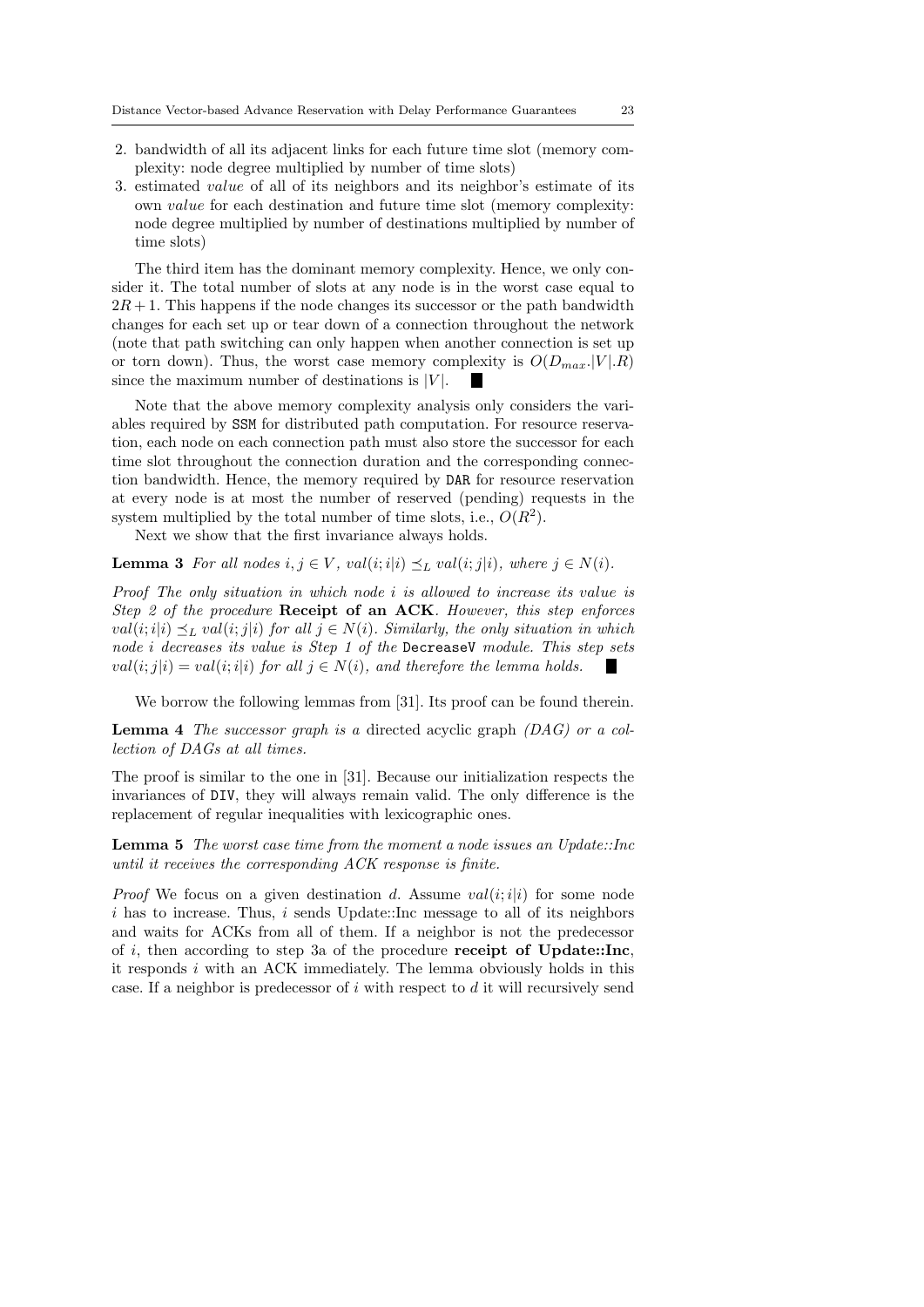Update::Inc messages to all of its neighbors before responding to *i* with an ACK. The recursion continues up to the leaf nodes of the successor graph, for which all neighbors respond with ACK messages immediately (the successor graph must have leaf nodes at every branch according to Lemma 4). Every node which receives ACK from all of its neighbors, sends an ACK back to the node from which it received an Update::Inc.

The above statements hold even if nodes receiving an Update::Inc message switch successor. If a node that has received an Update::Inc from its successor needs to switch successor according to step 5 of the procedure **receipt of an ACK**, then it makes sure to issue an ACK toward its original successor afterwards according to step 6. Hence, the original successor will not wait forever for an ACK response.

Next, we prove that a network whose nodes are initialized according to SSM, will eventually reach a steady state even if a finite number of links change bandwidth. By steady state, we mean all node variables remain fixed.

**Lemma 6** *Assuming that the network is in steady state, the time of update messages after a bandwidth change on any link is finite.*

*Proof* First consider the situation for one particular destination *d*. If bandwidth of a link  $e_{ij}$  increases, this may only trigger Update::Dec messages. The update procedure in this case is similar to standard widest path or shortest path Bellman-Ford applied to an unchanging network. In this case node variables are proved to converge after a finite number of message emissions [6].

Assume bandwidth on a link  $e_{ij}$  decreases. If  $j$  is the successor of  $i$  with respect to *d*, i.e.  $\pi_{id} = j$ , this change causes a decrease in the estimated bandwidth at *i*, i.e. *bid*, according to the SSM procedures. This triggers *i* to issue Update::Inc messages to all of its neighbors in order to increase  $val_1(i; i|i)$ accordingly. According to Lemma 5 the time elapsed until every ACK response arrives at *i* is finite. Afterwards, if *i* needs to change successor to achieve a lower *value*, then the total number of update messages in the network is finite using a similar reasoning as the one regarding standard shortest path Bellman-Ford in [6]. Note that, in the worst-case, the number of messages generated may be exponential in the number of nodes in the network  $|V|$  [5, p. 450].

Now consider, node *k* that is initially an ancestor of *i*. The state at such a node stabilizes, as long as the total number of update messages it receives is finite. Since the network size is finite, the number of update messages reaching every such node *k* through various paths will indeed be finite. The superposition of all messages for different destinations will lead to a similar result since variables corresponding to different destinations are updated independently. п

**Corollary 1** *Assuming that the network is in steady state, the total number of messages triggered by any finite number of link changes is finite.*

We infer from Corollary 1 that assuming the network state is initialized according to SSM and bandwidth on a finite number of links changes afterwards,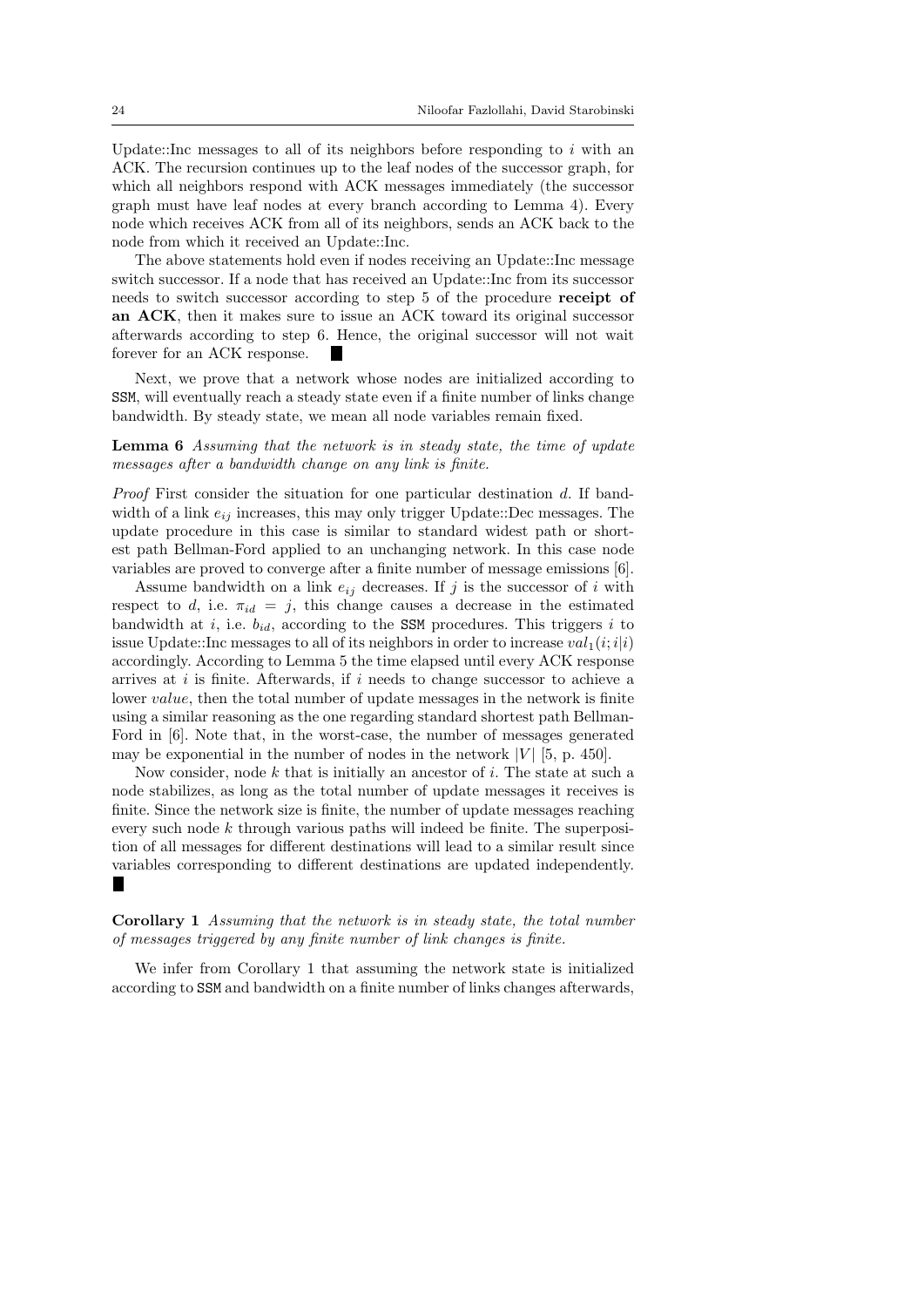the network will eventually stabilize. To understand this, first assume that there will be no link bandwidth change in the network after initialization. In this case, all nodes will keep decreasing (improving) their *value* because except for *d*, all nodes are initialized with the largest (worst) possible *value* and there is no link bandwidth decrease to trigger an increase in node *values*. The process of decreasing *value* is no different than the standard Bellman-Ford update procedure and its convergence in an unchanging network is provable in a way similar to  $[6, p. 404-410]$ .

Now, assume some link bandwidths change after initialization. In this case, we have a superposition of update traffic due to initial conditions and update traffic due to link changes. Again, using the same reasoning used for Corollary 1, the total number of messages will be finite and the network will reach steady-state in finite time. Since SSM follows the same steps as the standard distributed Bellman-Ford algorithm, except for preventing loops between a node and one or more of its ancestors due to inconsistent information about the node's *value*, we obtain the following:

**Theorem 4** *The path constructed by consecutive successors from any node i to any given destination d converges in finite time to the widest among all paths connecting i to d.*

*Proof* We prove by contradiction. According to Corollary 1 the network will eventually reach steady state. We assume the network has reached steady state. According to Lemma 4, the path constructed from every node *i* by consecutive successors is loop-free: so either it is a simple path connecting *i* to *d* or it is a simple path that does not connect *i* to *d* and terminates at some node  $j \neq d$ . We denote such path  $P_{ij}$  in either case where in the first case  $j = d$ . The proof consists of two parts:

**Part 1.** First, we prove  $b_{id}$  and  $-\nu a l_1(i; i|i)$  for every node *i* equal the bandwidth of the path  $P_{ij}$ , i.e.  $\min_{e_{xy} \in P_{ij}} {\{b[e_{xy}]\}}$ . The proof is by contradiction. Assume  $\n- val_1(i; i|i) \neq \min_{e_{xy} \in P_{ij}} {b[e_{xy}]}$  at steady state. Starting at node *j*, moving on predecessors one by one on  $P_{ij}$ , we call  $k$  the first node on the path with inconsistent  $-\nu a l_1(k; k|k)$  and path bandwidth. Assume  $\pi_{kd} = h$  and according to our assumption  $-\nu a l_1(h; h|h) = \min_{e_{xy} \in P_{hj}} \{b[e_{xy}]\}.$  At steady state, we have  $val(h; k|k) = val(h; h|h)$  because after every decrease in *value* of *h*, *h* should have updated *k* and before every increase  $val(h; k|k)$  is set to the new *value* even before  $val(h; h|h)$  was updated.

Therefore, we have  $\min\{b[e_{kh}], -val_1(h;k|k)\} = \min_{e_{xy}\in P_{kj}}\{b[e_{xy}]\}.$  If we assume  $b_{kd}$  is not equal to min $\{b[e_{kh}], -val_1(h; k|k)\}$ , according to the **inconsistency** procedure,  $k$  has to update  $b_{kd}$  and this contradicts the node steady state assumption. So, we conclude that  $b_{kd}$  equals bandwidth of path  $P_{kj}$ .

But at steady state we also know that  $-\nu a l_1(k; k|k) = b_{kd}$  because otherwise *k* has to update its *value* by issuing update messages. So, we conclude that both  $-\nu a l_1(k; k|k)$  and  $b_{kd}$  equal bandwidth of path  $P_{kj}$ . Therefore, by recursive reasoning we conclude the same is true for *i*.

**Part 2.** Next, we prove by contradiction that if all nodes are at steady state, path  $P_{ij}$  must be an optimal path connecting *i* to *d*. At all times, we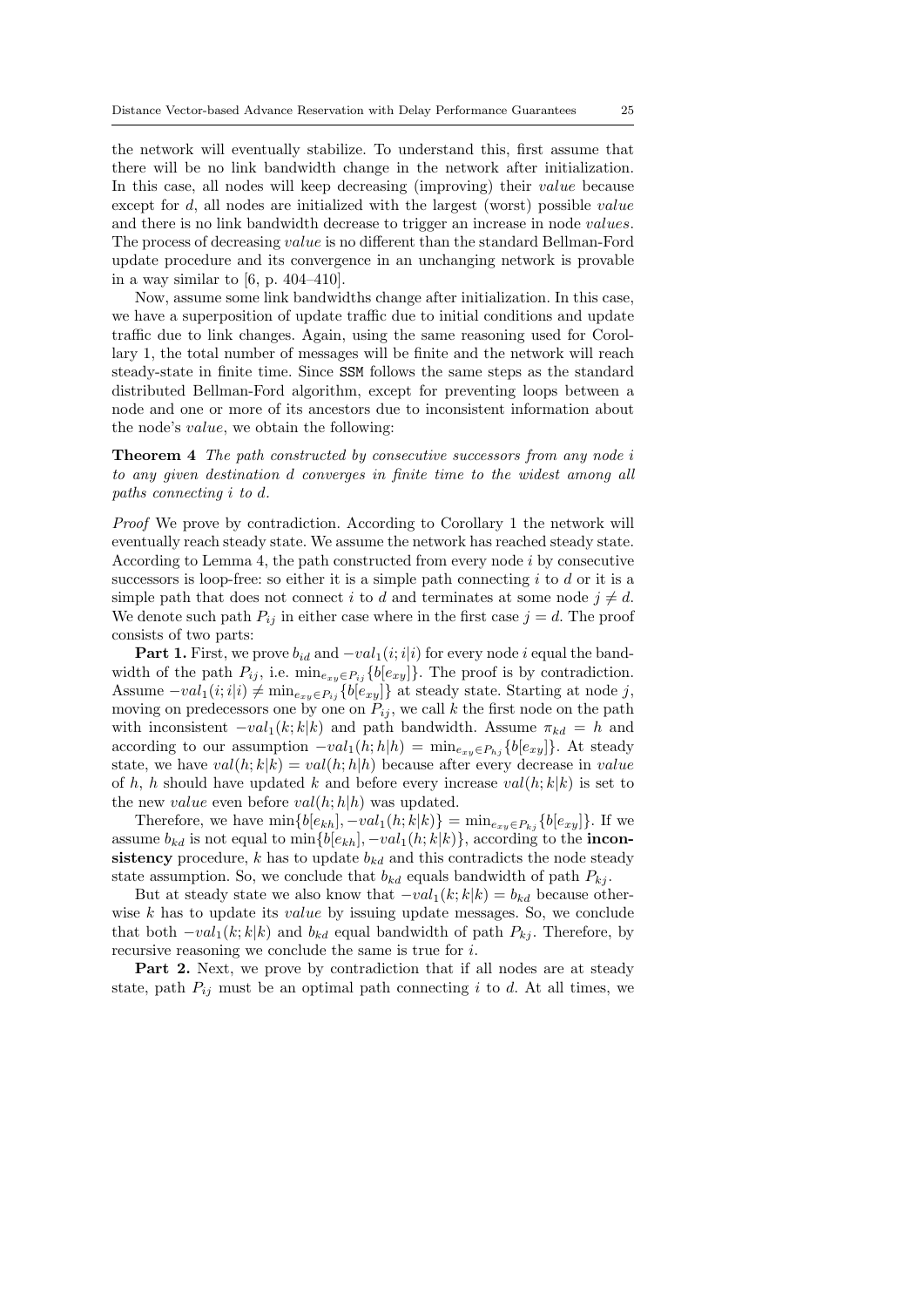have for  $j' = \pi_{id}$ ,  $b_{id} = \min\{b[e_{ij'}], -val_1(j';i|i)\}$  which equals the bandwidth of path  $P_{ij}$  formed by consecutive successors at steady state. If  $P_{ij}$  is not the widest possible path from *i* to *d*, because of the inconsistency between  $\max_{j' \in N(i)} \min\{b[e_{ij'}], -val_1(j';i|i)\}\$ and  $b_{id}, i$  has to update its successor according to the **inconsistency** procedure. This contradicts the steady state assumption. Finally, we note that according to the first part of the proof, if  $P_{ij}$  does not connect *i* to *d*, then  $b_{id} = 0$ . Therefore, as long as there exists some path with positive bandwidth from *i* to *d*, we must have  $j = d$ .

#### **5 Summary**

In this paper, we investigated the feasibility and requirements to implement end-to-end advance reservation with delay guarantees based on a distancevector approach. This problem is practically relevant to the design of distributed network architectures supporting grid computing applications, and possibly also cloud computing applications in the future. Our analysis revealed the importance of proper choice of the path optimization criterion. We first proved that earliest scheduling requires widest path routing and that shortestearliest routing is infeasible given our node data structure.

Next, we highlighted the possible emergence of routing loops with widest path distance-vector routing. We addressed this problem using the recent DIV loop-prevention algorithm that lends itself to various routing optimization metric. Specifically, we defined the intermediate variables of DIV structure (called *values*) to be two-element tuples. The first element reflects path bandwidth and the second element, which has a lower priority than the first, reflects path length. The rationale behind our choice is that we first consider path bandwidth because of widest path routing and then path length to break uniformity of *values* (loop-prevention of DIV requires that the *value* of every node is larger than that of its successor).

We proved that our loop-free routing module SSM, based on DIV, converges to widest routing within finite time. Our proofs exploit the property of loopfreedom resulting from DIV. The DAR algorithm uses the route tables computed by SSM to find the earliest schedule for connections.

While the focus of our paper is on distributed advance reservation, our results have broader scope. Thus, SSM can be used for the design of on-demand distance-vector QoS algorithms. Such algorithms can serve as the basis for inter-domain routing protocols, since they avoid the need of sharing global topology information. Another broader contribution is in the formal description of SSM using states, transitions (events) and procedures, since [31] did not provide such.

The paper opens interesting avenues for future work, such as the problem of handling link failures. While SSM addresses the impact of link failures on routing tables, such failures may also force rescheduling of on-going and future connections. Thus, how to implement such rescheduling in a localized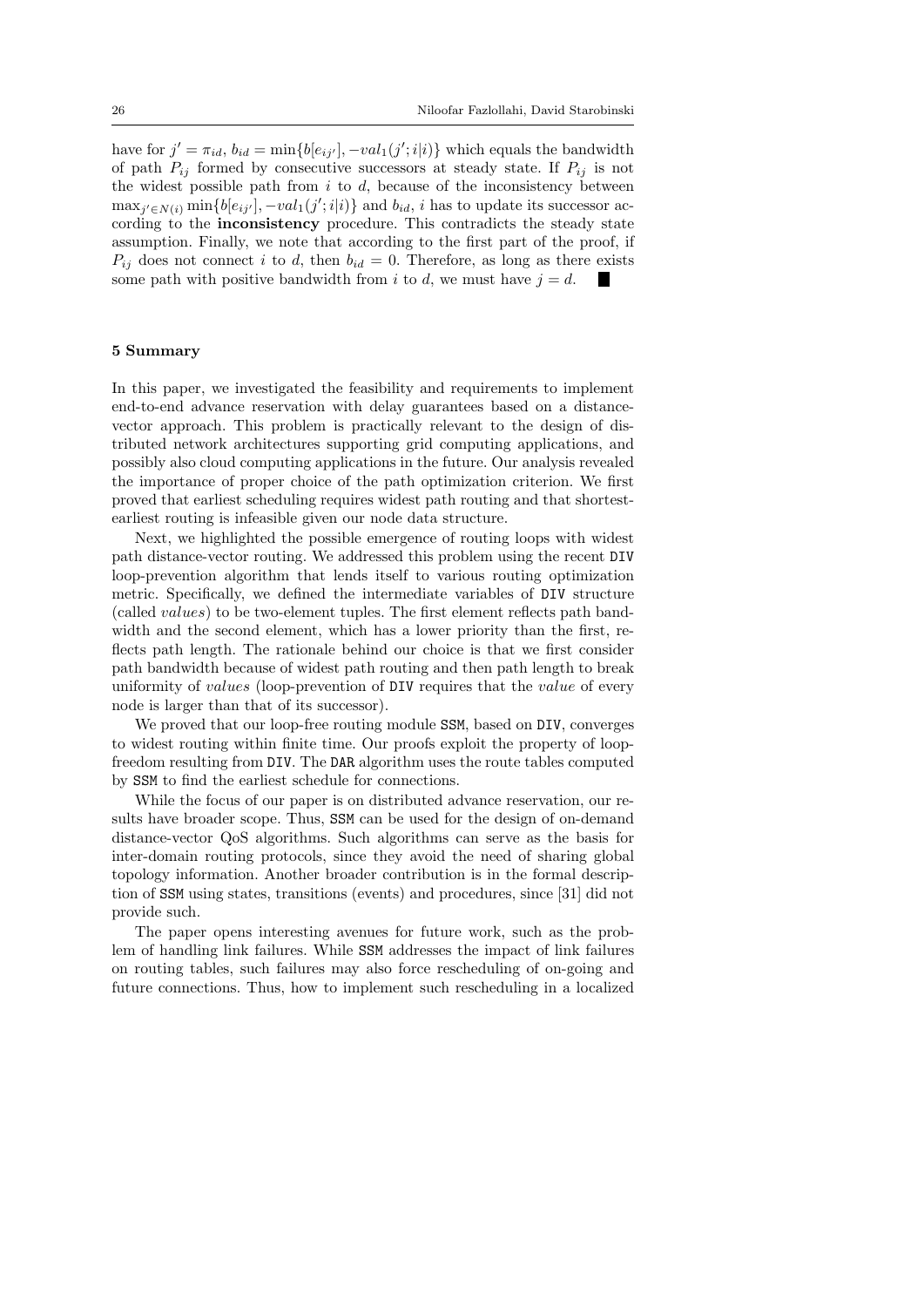and efficient manner is an important topic left for future work. Besides, earlier work, for centralized advance network reservation, shows that multi-path routing (i.e., the ability of setting-up a connection across multiple paths) can lead to significant performance gains [9]. It would, therefore, be of interest to investigate ways of extending DAR to support multi-path routing. Finally, DAR could be extended to handle requests with different priorities [19].

# **References**

- 1. DICE InterDomain Controller Protocol (IDCP). http://www.controlplane.net/
- 2. Albrightson, R., Garcia-Luna-Aceves, J. J. and Boyle, J.: EIGRP a fast routing protocol based on distance vectors. In: Proceedings of the Network/Interop (1994)
- 3. Allcock, W., Bresnahan, J., Kettimuthu, R., Link, M., Dumitrescu, C., Raicu, I., Foster, I.: The globus striped gridftp framework and server. In: Proceedings of the 2005 ACM/IEEE conference on Supercomputing, p. 54. IEEE Computer Society (2005)
- 4. Andrews, M., Fernandez, A., Goel, A., Zhang, L.: Source routing and scheduling in packet networks. Journal of the ACM (JACM) **52**(4), 582–601 (2005)
- 5. Bertsekas, D.P., Tsitsiklis, J.N.: Parallel and distributed computation. Old Tappan, NJ (USA); Prentice Hall Inc. (1989)
- 6. Bertsekas, D. and Gallager, R.: Data Networks. Prentice-Hall, Inc. (1992)
- 7. Chen, S., Nahrstedt, K.: An overview of quality-of-service routing for the next generation high-speed networks: Problems and solutions. IEEE Network **12**(6), 64–79 (1998)
- 8. Cohen, R. and Fazlollahi, N. and Starobinski, D.: Path switching and grading algorithms for advance channel reservation architectures. IEEE/ACM Transactions on Networking (TON) **17**(5), 1684–1695 (2009)
- 9. Cohen, R., Fazlollahi, N. and Starobinski, D.: Throughput-competitive advance reservation with bounded path dispersion. IEEE/ACM Transactions on Networking (ToN) **19**(5), 1265–1275 (2011)
- 10. Costa, L. H., Fdida, S. and Duarte, O. C.: Distance-vector QoS-based Routing with Three Metrics. In: Proceedings of Broadband Communications, High Performance Networking, and Performance of Communication Networks - Networking, pp. 847 – 858 (2000). Paris, France
- 11. Curado, M. and Monterio, E.: A survey of QoS Routing Algorithms. In: Proceedings of the International Conference on Information Technology (ICIT'04) (2004). Istanbul, Turkey
- 12. D. Petravick et al.: DOE Workshop Report: Advanced Networking for Distributed Petascale Science (2008). Gaithersburg, MD
- 13. ESnet. http://www.es.net/
- 14. Fazlollahi, N. and Starobinski, D.: Distributed Advance Network Reservation with Delay Guarantees. In: Proceedings of the IEEE International Parallel and Distributed Processing Symposium (IPDPS'10). Atlanta, GA (2010)
- 15. Ferrari, D., Gupta, A., Ventre, G.: Distributed advance reservation of real-time connections. IMultimedia Systems'97 **5**(3), 187–198 (1997)
- 16. Foster, I., Kesselman, C.: The grid 2: Blueprint for a new computing infrastructure. Morgan Kaufmann (2003)
- 17. Garcia-Luna-Aceves, J. J.: Loop-free routing using diffusing computations.
- IEEE/ACM Transactions on Networking **1**(1), 130–141 (1993)
- 18. Greenberg, A.G., Srikant, R., Whitt, W.: Resource sharing for book-ahead and instantaneous-request calls. IEEE/ACM Trans. Netw. **7**(1), 10–22 (1999)
- 19. Guerin, R. and Orda, A.: Networks With Advance Reservations: The Routing Perspective. In: Proceedings of IEEE INFOCOM'00 (2000). Tel-Aviv, Israel
- 20. Guok, C., Robertson, D., Thompson, M., Lee, J., Tierney, B., Johnston, W.: Intra and Interdomain Cicruit Provisioning Using the OSCARS Resevation System. In: Proc. IEEE Gridnets '06 (2006). San-Jose, CA
- 21. internet2. Http://networks.internet2.edu/